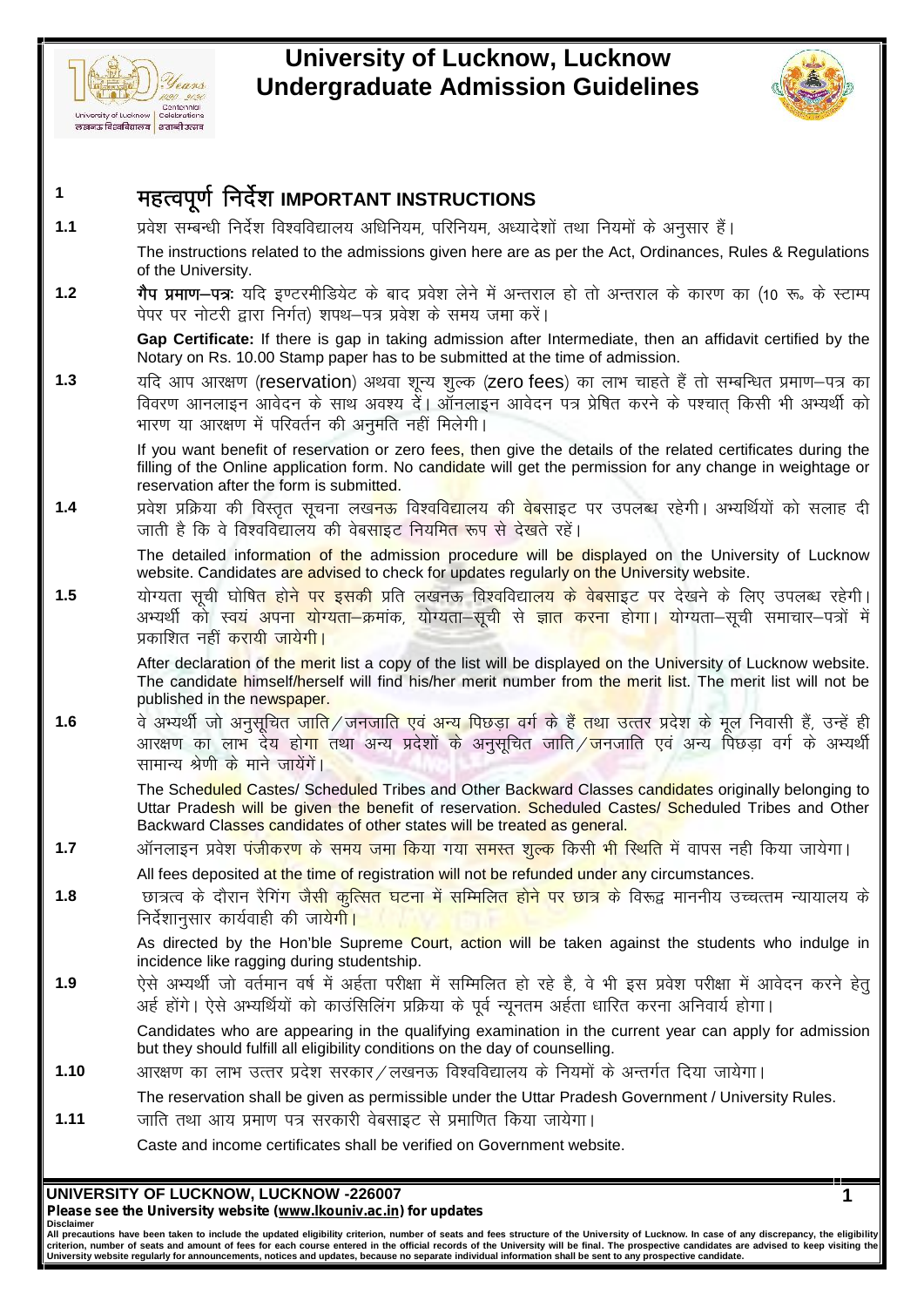



# **<sup>2</sup> lkekU; lwpuk GENERAL INFORMATION** <sub>*Iniversity of Luckhow*<br><sup>2</sup> **सामान्य सूचना GENERAL INFORMATION**<br>2.1 विश्वविद्यालय को किसी भी समय प्रवेश नियमों में परिवर्तन एवं संशोधन करने का अधिकार है।<br><sup>2.1</sup> The University reserves the right to change or ame</sub> The University reserves the right to change or amend the admission rules at any time without prior  $\parallel$ notification. 2.1 **दीरवादिय स्टूचना GENERAL INFORMATION**<br>2.1 विश्वविद्यालय को किसी भी समय प्रवेश नियमों में परिवर्तन एवं संशोधन करने का अधिकार है।<br>The University reserves the right to change or amend the admission rules at any time wit विश्वविद्यालय को किसी भी समय प्रवेश नियमों में परिवर्तन एवं संशोधन करने का अधिकार है।<br>The University reserves the right to change or amend the admission rules at any time without prior<br>notification.<br>प्रवेश पाता है तो जिस The University reserves the right to change or amend the admission rules an<br>otification.<br>यदि कोई अभ्यर्थी असत्य सूचनाओं / अनुचित साधनों के आधार पर अथवा फर्जी अंक पत्र<br>प्रवेश पाता है तो जिस समय भी यह तथ्य उद्घाटित होगा, उ If any candidate gets admission on the basis of false information/improper means or on the basis of false mark-sheet/certificates, his/her admission will be treated cancelled from the beginning and legal action will be taken against him/her under IPC. प्रवेश पाता है तो जिस समय भी यह तथ्य उद्घाटित होगा, उसका प्रवेश प्रारम्भ से ही निरस्त कर दिया जायगा<br>तथा उसके विरूद्ध IPC की सम्बन्धित धाराओं के अर्न्तगत कार्यवाही की जायेगी।<br>If any candidate gets admission on the basis of के आधार पर लिया जायेगा। In the Faculties of Arts, Commerce, Law, Science and Fine Arts Under Graduate students shall be admitted on the basis of marks obtained in the entrance examination conducted for this purpose. **2.3** कला, वाणिज्य, विधि, विज्ञान और ललित कला संकायों में स्नातक अभ्यर्थियों का दाखिला प्रवेश परी<br>के आधार पर लिया जायेगा।<br>In the Faculties of Arts, Comme<mark>rce</mark>, Law, Science and Fine Arts Under Graduate studd admitted on t The entrance test will comprise of 100 objective type questions to be answered in 90 minutes. the Faculties of Arts, Comme<mark>rce</mark>, Law, Science and Fine Arts Understand admitted on the basis of marks obtained in the entrance examination con<br>
2.3.1 प्रवेश परीक्षा में 100 बहुविकल्पीय प्रश्न होंगे जिनका उत्तर 90 मिनट म Order of Merit will be determined as follows :- **2.4.1** ;fn nks ;k nks l s vf/kd vH;fFkZ;ks a us esfjV l wph es a cjkcj vad@Js.kh çkIr fd;s gS <sup>a</sup> rks ços"k ds fy, esfjV dk योग्यता के क्रम को निम्<mark>नलिखित रूप में निर्धारित किया जा</mark>येग<mark>ा :--</mark><br>Order of Merit <mark>will be determined as follows :-<br>यदि दो या दो से अधिक अभ्यर्थियों ने मेरिट सूची में बराबर अंक / <mark>श्रेणी प्राप्त किये हैं</mark> तो प्रवेश के लि</mark> If two or more candidates have secured equivalent marks/rank in the merit Index, then the merit for admission will be determined as follows:- **2.4.2** ;fn vH;fFkZ;ks a ds ço s'k ijh{kk esa çkIr vad cjkcj gaS rks ,slh fLFkfr esa igyh ojh;rk ml vH;FkhZ dk s nh tk;sxh यदि अभ्यर्थियों के प्रवेश परीक्<mark>षा में</mark> प्राप्त अंक बराबर हैं तो ऐसी स्थिति में पहली वरीयता उस अभ्यर्थी को दी जायेगी<br>जिसने हाई <mark>स्कल या समकक्ष परीक्षा</mark> में उच्चतर प्रतिशत प्राप्त <mark>किया</mark> हैं। If the marks secured in the entrance test are the same in such cases first preference will be given to the candidate who has secured higher percentage of marks at High School or equivalent examination. **2.4.2** in a stating the set of the contribute as follows.<br>
2.4.2 in grad an additional property of the entrance test are the same in such cases first preference will be given to the<br>
candidate who has secured higher perc If the marks obtained at the High School or equivalent examination are also the same, then in that case the older candidate will be given priority. n the marks secured in the entrance test are the same in such cases hist preference win be given<br>candidate who has secured higher percentage of marks at High School or equivalent examination.<br>2.4.3 यदि हाई स्कूल में <mark>प्रा</mark> The candidate shall be entitled to weightages (if any) on the merit. if the marks obtained at the High School or equivalent examination are also the same, then in that<br>the older candidate will be given priority.<br>2.5 अभ्यर्थी योग्यता (मेरिट) के आधार पर पर भारण (यदि कोई है) के लिए हकदार होगा The reservation shall be given as permissible under the Uttar Pradesh Government / University of Lucknow Rules. The candidate shall be entitled to weightages (if any) on the merit.<br>
2.6 अगरक्षण का लाभ उत्तर प्रदेश सरकार ⁄ लखनऊ विश्वविद्यालय के नियमों के अन्तर्गत दिया जायेगा |<br>
The reservation shall be given as permissible under the University of Lucknow reserves the right to cancel any admission at any stage.

**UNIVERSITY OF LUCKNOW, LUCKNOW -226007** *Please see the University website (www.lkouniv.ac.in) for updates*

**Disclaimer**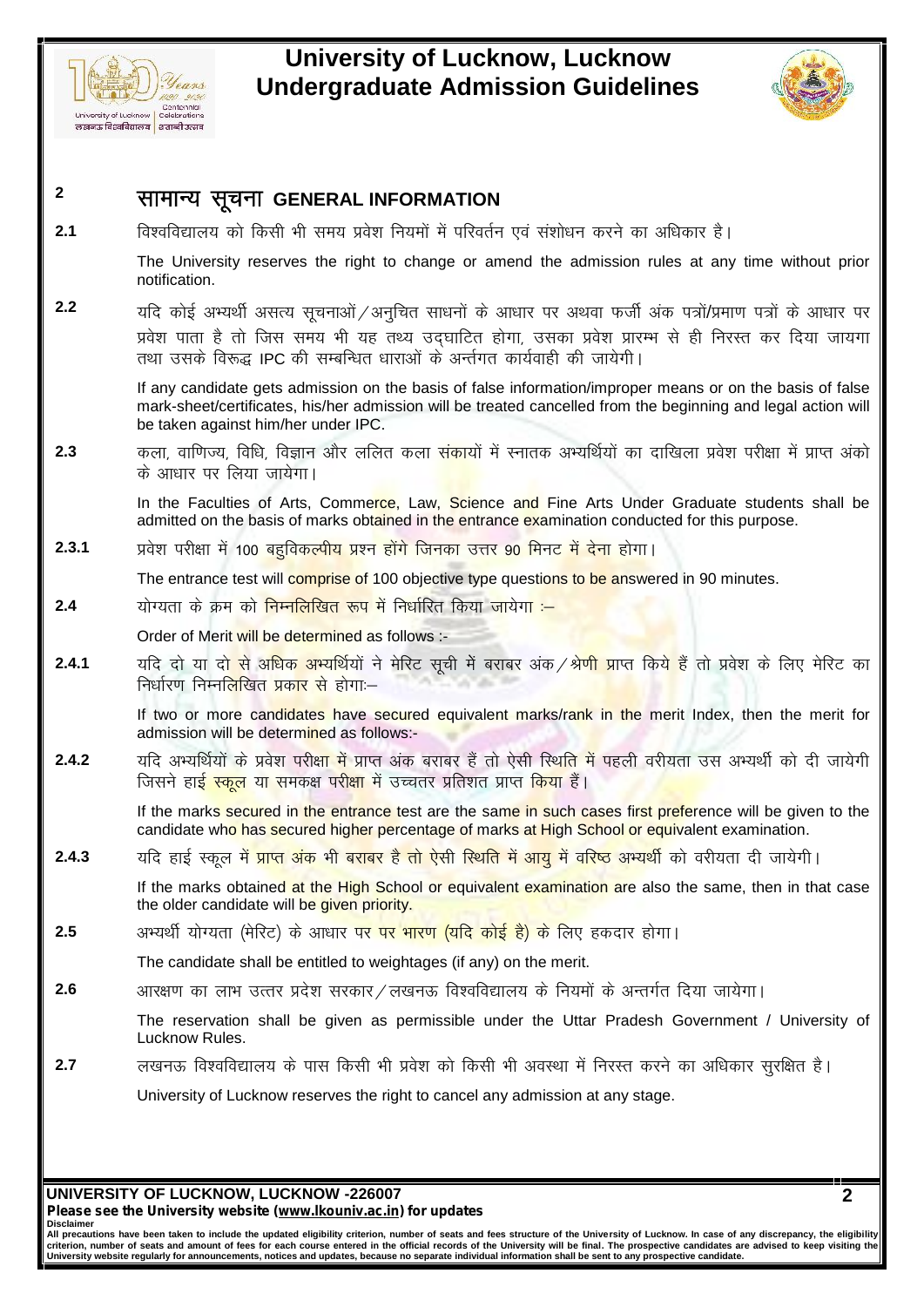



<u>and a *cert* content</u> **and a content of the content of the content of the content of the content of the content of the content of the content of the content of the content of the content of the content of the content of** diniversity d'Lucknow | Celebrations<br>लंबनऊ विश्वविद्यालय | टelebrations<br>• प्रयेश से सम्बन्धित अध्यादेश के प्रावधानों के प्रतिपादन के सम्बन्ध मे सभी विवाद लखनऊ विश्वविद्यालय के<br>• कलपति / प्रवेश समिति को सौपें जायेंगे और उन

All disputes regarding interpretation of provision of Ordinance related to the admission shall be referred to the Vice-Chancellor/Admission Committee of University of Lucknow and their decision shall be final.

2.8 ya प्रवेश से सम्बन्धित अध्यादेश के प्रावधानों के प्रतिपादन के सम्बन्ध मे सभी विवाद लखनऊ विश्वविद्यालय के कुलपति/प्रवेश समिति को सौपें जायेंगे और उनका निर्णय अन्तिम होगा |<br>All disputes regarding interpretation of prov प्रवश स सम्बान्धत अध्यादश क प्रावधाना क प्रांतपादन क सम्बन्ध म सभा विवाद लखनऊ विश्वविद्यालय क<br>कुलपति ⁄ प्रवेश समिति को सौंपें जायेंगे और उनका निर्णय अन्तिम होगा |<br>All disputes regarding interpretation of provision of Ordi कुलपात / प्रवश सामात का साप जायग आर उनका निणय आन्तम हागा |<br>All disputes regarding interpretation of provision of Ordinance related to the admission shall be re<br>the Vice-Chancellor/Admission Committee of University of Luck

In case of students seeking admission to the Faculty of Law, he/she shall not be allowed to simultaneously register for a Law degree program with any other graduate or post graduate degree/diploma or even a certificate course run by the University of Lucknow or any other University or an Institute for academic or professional learning. संस्थान के सर्टिफिकेट कोर्स में विधि स्नातक कार्यक्रम के साथ-साथ नामांकित नही हो सकते है।<br>In case of students seeking admission to the Faculty of Law, he/she shall not be allowed to simultaneously<br>register for a Law degre ln case of students seeking admission to the Faculty of Law, he/she shall not be allower register for a Law degree program with any other graduate or post graduate degree certificate course run by the University of Luckno

If the candidate has passed out from Hindi Sahitya Sammelan, Prayag, Allahabad or Nadwa College, Lucknow & has not passed Intermediate Exam with English language then he/she will not be eligible for admission. 2.10 fift स्वी साहित्य सम्मेलन, प्रयाग, इलाहाबाद अथवा नदवा कालेज, लखनऊ से उत्तीर्ण अभ्यथियों ने यदि अंग्रेजी भाषा<br>के साथ इण्टरमीडिएट स्तर की परीक्षा उत्तीर्ण न<mark>हीं हैं</mark> तो वे प्रवेश हेतु अर्ह नहीं होंगे।<br>If the candidate के साथ इण्टरमीडिएट स्तर की परीक्षा उत्तीर्ण नहीं हैं तो वे प्रवेश हेतु अर्ह नहीं<br>If the candidate has passed out from Hindi Sahitya Sammelan, Praya:<br>Lucknow & has not passed Intermediate Exam with English language th<br>admi

Trim and the Read of the Read of the Read of the Read of the Read of the Faculty of Law and Stadium of study in University are compulsorly required.<br>
All foreign students seeking admission in the University are compulsorl

All foreign students seeking admission in the University are compulsorily required to have knowledge of Hindi or English language. Medium of study in University is Hindi and English.

रिश्वविद्यालय में पठन-पा<mark>ठन का माध्यम हिन्दी व अंग्रेजी है।</mark><br>All foreign student<mark>s seeking admission in the University are compulsorily required to have knowledge of<br>Hindi or English language. Medium of study in Universit</mark> विश्वविद्यालय में पठन—पा<mark>ठन का माध्यम हिन्दी व अंग्रेजी है।</mark><br>All foreign student<mark>s seeking admission in the University are compulsorily</mark> required to have knowledge of<br>Hindi or Englis<mark>h language. Medium of study in Univers</mark>

For the students taking admission to the LL.B. (Integrated) course there shall be no lateral entry on the plea of graduation in any subject or exit by way of awarding a degree splitting the course at any intermediary stage of the course. 2.12.1 एल−एल.बी. (इंटीग्रेटेड) कोर्स में प्रवेश लेने वाले छात्रों के लिए (किसी भी स्नातक के स्तर पर या कोर्स की किसी<br>भी मध्यस्थ अवस्था प<mark>र उसे बाँटते हुए डिग्री</mark> प्रदान करने के द्वारा निकास पर) कोई भी पार्श्व प्रवेश नहीं

The relevant UGC/BCI rules (as amended from time to time) shall be binding.

plea of graduation in any subject or exit by way of awarding a degree splitting the course at any<br>intermediary stage of the course.<br>2.12.2 प्रवेश प्रक्रिय<mark>ा के लिए यूजीसी / बीसीआई</mark> के सुसंगत नियम (समय-समय पर सशोधित) बाध्य प्रवेश प्रक्रिय<mark>ा के लिए यूजीसी ⁄ बीसीआई के सुसंगत नियम (समय</mark>-समय पर सशोधि<mark>त) बा</mark>ध्यकारी होंगें।<br>The relevant <mark>UGC/BCI rules (as amended from time to time) shall be binding.</mark><br>भारण : उत्कृष्ट खिलाड़ी, एन.सी.सी. 'बी' प्रमाण के फलस्वरूप उनके <mark>द्वारा कम्बाइन्ड मेरिट में अर्जित प्राप्तांक का क्रमश: 5%,</mark> 2.5%, 5% जोडकर उनका योग्यता

Weightage: The final merit of the candidates bearing the Outstanding sports person, N.C.C "B" certificate and girl candidates of Faculty of Law will be determined in the merit list by adding 5%, 2.5%, 5% of the total marks obtained by him/her in the combined merit.

कमांक योग्यता सूची में निर्धा<mark>रित किया जायेगा।</mark><br>
Weightage: The final merit of the candidates bearing the Outstanding sports person, N.C.C "B" certificate<br>
and girl candidates of Faculty of Law will be determined in the m so and girl cannot gent of the candidates bearing the Outstanding sports person, N.C.C "B" certificate and girl candidates of Faculty of Law will be determined in the merit list by adding 5%, 2.5%, 5% of the total marks o Weightage: The final merit of the candidates<br>and girl candidates of Faculty of Law will be<br>total marks obtained by him/her in the combir<br>प्रवेश शुल्क की वापसी जे प्रार्थना पत्र, प्रवेश प्राप्ति<br>जायेंगे । प्रवेश शुल्क

The request for refund of fees to withdrawal from the course shall only be entertained if made within 30 days from the date of admission. The refund is subjected to 10% deduction of fee deposited, provided the student has not attended the classes.

**UNIVERSITY OF LUCKNOW, LUCKNOW -226007**

*Please see the University website (www.lkouniv.ac.in) for updates* **Disclaimer**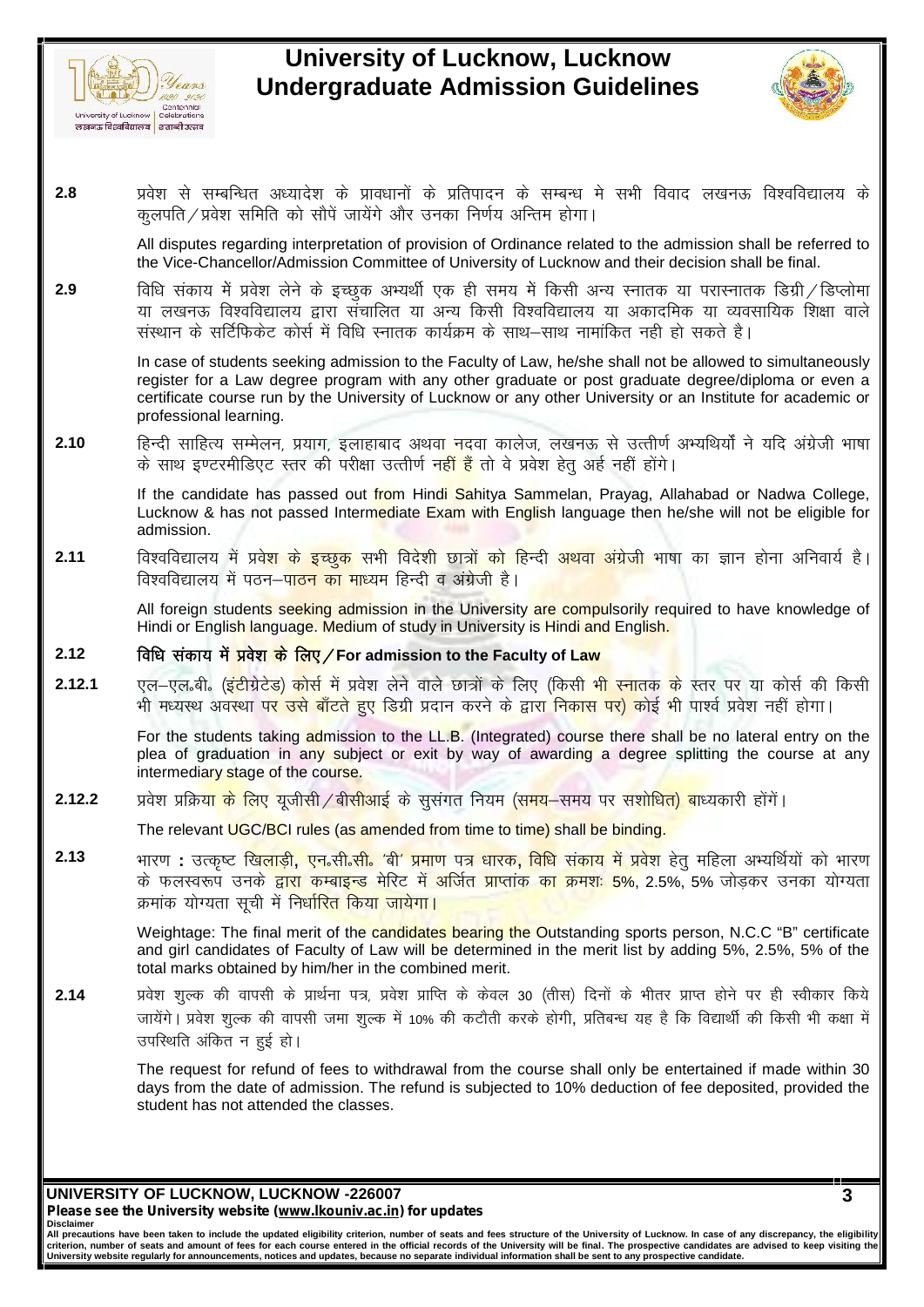

# **University of Lucknow, Lucknow**



| University of Lucknow | Celebrations<br>लखनऊ विश्वविद्यालय   शताब्दी उत्सव                                                                   | <b>Undergraduate Admission Guidelines</b>                                                                                                                                                                                                                                                                                                                                                                                                                                                                                                                                                                                                                                                                                                                                                         |  |
|-----------------------|----------------------------------------------------------------------------------------------------------------------|---------------------------------------------------------------------------------------------------------------------------------------------------------------------------------------------------------------------------------------------------------------------------------------------------------------------------------------------------------------------------------------------------------------------------------------------------------------------------------------------------------------------------------------------------------------------------------------------------------------------------------------------------------------------------------------------------------------------------------------------------------------------------------------------------|--|
| 2.15                  | प्रवेश से सम्बन्धित सभी कानूनी विवादों का न्याय क्षेत्र लखनऊ ही होगा।                                                |                                                                                                                                                                                                                                                                                                                                                                                                                                                                                                                                                                                                                                                                                                                                                                                                   |  |
|                       |                                                                                                                      | All the legal matters pertaining to the admission shall be subject to Lucknow Judicature only.                                                                                                                                                                                                                                                                                                                                                                                                                                                                                                                                                                                                                                                                                                    |  |
| 3                     |                                                                                                                      | आरक्षण एवं भारण नीति/RESERVATION AND WEIGHTAGE POLICY                                                                                                                                                                                                                                                                                                                                                                                                                                                                                                                                                                                                                                                                                                                                             |  |
| 3.1                   | भारण / Weightage                                                                                                     |                                                                                                                                                                                                                                                                                                                                                                                                                                                                                                                                                                                                                                                                                                                                                                                                   |  |
| 3.1.1                 | Out standing sportsperson                                                                                            | 5% of marks obtained in qualifying examination.                                                                                                                                                                                                                                                                                                                                                                                                                                                                                                                                                                                                                                                                                                                                                   |  |
|                       | उत्कृष्ट खिलाड़ी                                                                                                     | अहर्ता परीक्षा में प्राप्त अंकों का 5 प्रतिशत                                                                                                                                                                                                                                                                                                                                                                                                                                                                                                                                                                                                                                                                                                                                                     |  |
| 3.1.2                 | N.C.C. "B" Certificate holders                                                                                       | 2.5% of marks obtained in qualifying examination.                                                                                                                                                                                                                                                                                                                                                                                                                                                                                                                                                                                                                                                                                                                                                 |  |
|                       | एन.सी.सी. का <b>''बी''</b> सर्टीफिकेट धारक                                                                           | अईता परीक्षा में प्राप्त अंकों का 2.5 प्रतिशत                                                                                                                                                                                                                                                                                                                                                                                                                                                                                                                                                                                                                                                                                                                                                     |  |
| 3.1.3                 | For faculty of Law, girls will be given<br>weightage of                                                              | 5% of marks obtained in qualifying examination.<br>अ <mark>र्हता प</mark> रीक्षा में प्राप्त अंकों का 5 प्रतिशत                                                                                                                                                                                                                                                                                                                                                                                                                                                                                                                                                                                                                                                                                   |  |
|                       | विधि संकाय में प्रवेश हेतु छात्राओं को दिया जाने<br>वाला भारण                                                        |                                                                                                                                                                                                                                                                                                                                                                                                                                                                                                                                                                                                                                                                                                                                                                                                   |  |
|                       |                                                                                                                      |                                                                                                                                                                                                                                                                                                                                                                                                                                                                                                                                                                                                                                                                                                                                                                                                   |  |
| 3.2                   | आरक्षण / Reservation                                                                                                 |                                                                                                                                                                                                                                                                                                                                                                                                                                                                                                                                                                                                                                                                                                                                                                                                   |  |
|                       | सभी आरक्षण राज्य सरकार की <mark>नीतियों और विश्</mark> वविद्यालय के दिशानिर्देशों के अनुसा <mark>र दिए जाएंगे</mark> |                                                                                                                                                                                                                                                                                                                                                                                                                                                                                                                                                                                                                                                                                                                                                                                                   |  |
|                       |                                                                                                                      | All reservations would be given as per State Government policies and University guidelines                                                                                                                                                                                                                                                                                                                                                                                                                                                                                                                                                                                                                                                                                                        |  |
| 3.2.1                 | उर्ध्वाधर/ Vertical                                                                                                  | maximum percentages<br>अधिकतम आरक्षण                                                                                                                                                                                                                                                                                                                                                                                                                                                                                                                                                                                                                                                                                                                                                              |  |
| 3.2.1.1               | अनुसूचित जाति                                                                                                        | 21%                                                                                                                                                                                                                                                                                                                                                                                                                                                                                                                                                                                                                                                                                                                                                                                               |  |
|                       | Scheduled Caste*                                                                                                     |                                                                                                                                                                                                                                                                                                                                                                                                                                                                                                                                                                                                                                                                                                                                                                                                   |  |
| 3.2.1.2               | अनुसूचित जनजाति                                                                                                      | 2%                                                                                                                                                                                                                                                                                                                                                                                                                                                                                                                                                                                                                                                                                                                                                                                                |  |
|                       | Scheduled Tribe*                                                                                                     |                                                                                                                                                                                                                                                                                                                                                                                                                                                                                                                                                                                                                                                                                                                                                                                                   |  |
| 3.2.1.3               | अन्य पिछड़ <mark>ा वर्ग (नॉन क्रीमी लेयर)</mark> *                                                                   | 27%                                                                                                                                                                                                                                                                                                                                                                                                                                                                                                                                                                                                                                                                                                                                                                                               |  |
|                       | OBC (Non Creamy Layer)*                                                                                              |                                                                                                                                                                                                                                                                                                                                                                                                                                                                                                                                                                                                                                                                                                                                                                                                   |  |
| 3.2.1.3.1             | counseling<br>OBC Certificate issued on or after January 1, 2020.<br>$\bullet$                                       | अन्य पिछडा वर्ग नॉन क्रीमी लेयर श्रेणी के आवेदकों को काउंसलिंग के समय निम्नलिखित प्रमाणपत्रों की आवश्यकता होगी<br>1 जनवरी, 2020 को अथवा उसके बाद जारी किया गया अन्य पिछडा वर्ग (नॉन क्रीमी लेयर) का प्रमाणपत्र।<br>यदि अन्य पिछड़ <mark>ा वर्ग (नॉन क्रीमी</mark> लेयर) श्रेणी <mark>का प्रमा</mark> ण पत् <mark>र 1 जुलाई, 2017 के बाद और 1</mark> जनवरी, 2020 से पहले जारी किया जाता है,<br>तो उन्हें अन्य पिछड़ <mark>ा वर्ग (नॉन क्रीमी लेयर) श्रेणी प्रमाण पत्र के साथ 1 जनवरी, 2020 के बाद जारी किए गए आय प्रमाण पत्र को प्रस्तुत</mark><br>करना होगा।यदि अन्य पिछड़ <mark>ा वर्ग (नॉन क्रीमी लेयर) श्रेणी का प्रमाण पत्र 1 जुलाई 201</mark> 7 से पहले का जारी है, तो वैध नहीं होगा।<br>Applicants of OBC Non Creamy Layer category would require the following certificates at the time of |  |
|                       | considered.                                                                                                          | If the OBC category certificate is issued after July 1, 2017 and before January 1, 2020, they will<br>have to submit the income certificate issued on or after January 1, 2020 along with the category<br>certificate. The OBC Non Creamy layer certificate issued before July 1, 2017 will not be                                                                                                                                                                                                                                                                                                                                                                                                                                                                                                |  |
| 3.2.1.3.2             | प्रदेशों के अनुसूचित जाति / जनजाति, अन्य पिछड़ा वर्ग के अभ्यर्थी सामान्य श्रेणी के माने जायेंगें।                    | * अनुसूचित जाति/जनजाति एवं अन्य पिछड़ा वर्ग के अभ्यर्थियों को उत्तर प्रदेश के मूल निवासी होने पर ही आरक्षण का लाभ देय होगा तथा अन्य                                                                                                                                                                                                                                                                                                                                                                                                                                                                                                                                                                                                                                                               |  |
|                       |                                                                                                                      | *The scheduled caste, scheduled tribes and other backward class candidates originally belonging to Uttar                                                                                                                                                                                                                                                                                                                                                                                                                                                                                                                                                                                                                                                                                          |  |

All precautions have been taken to include the updated eligibility criterion, number of seats and fees structure of the University of Lucknow. In case of any discrepancy, the eligibility|<br>criterion, number of seats and amo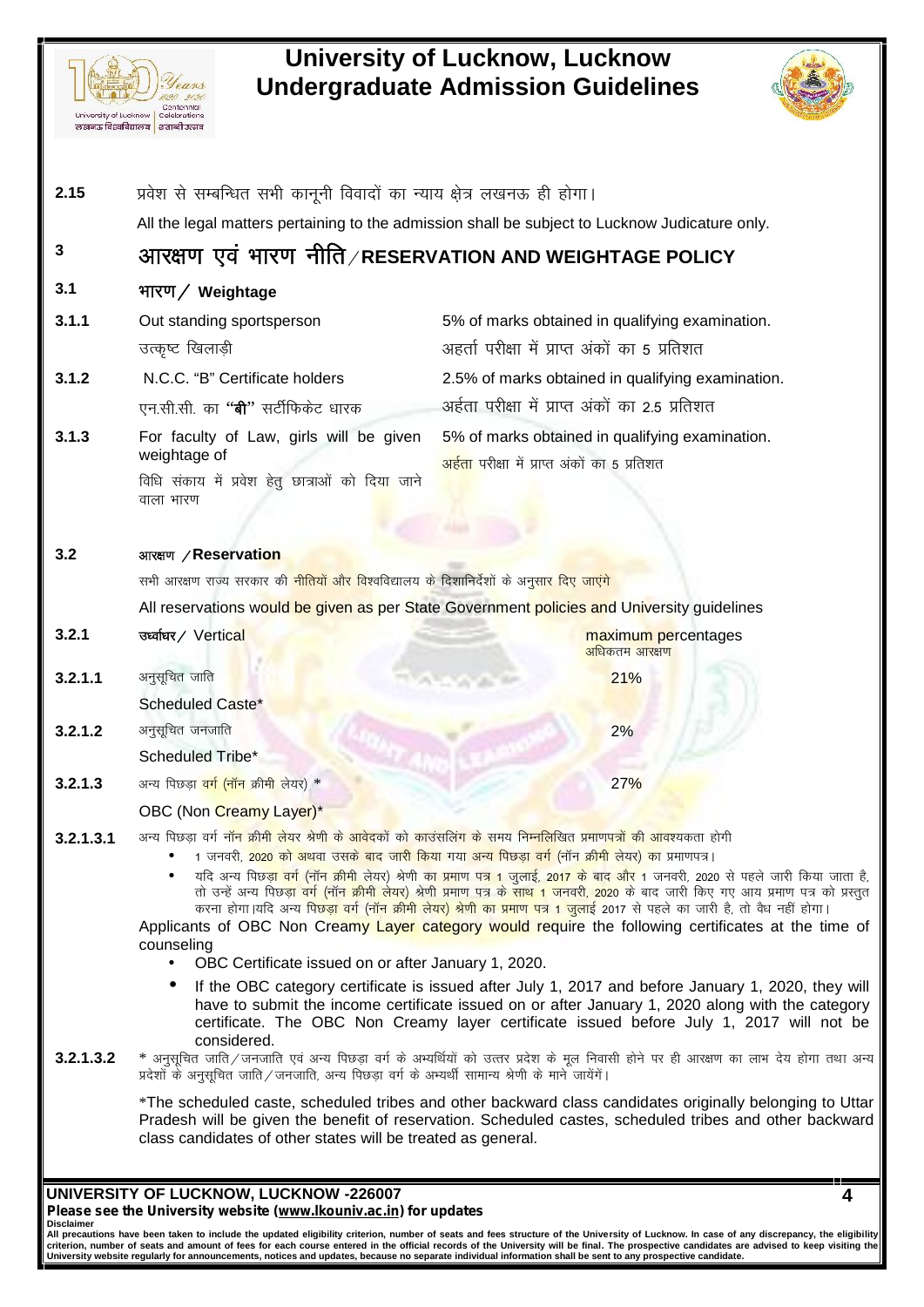



| 3.2.2   |                                                                                                                                                                 |                                                                                                                                             |       |                   |
|---------|-----------------------------------------------------------------------------------------------------------------------------------------------------------------|---------------------------------------------------------------------------------------------------------------------------------------------|-------|-------------------|
|         | क्षैतिज आरक्षण/Horizontal                                                                                                                                       |                                                                                                                                             |       |                   |
| 3.2.2.1 | Son/daughter/spouse of LU Teachers/Employees                                                                                                                    |                                                                                                                                             |       | As per University |
|         | लखनऊ विश्वविद्यालय अध्यापकों / कर्मचारियों के पुत्र / पुत्री / पत्नी / पति                                                                                      |                                                                                                                                             | rules |                   |
| 3.2.2.2 | Govt. Ayurvedic College                                                                                                                                         | Son/daughter/spouse of LU affiliated Govt./Aided Colleges of Lucknow University and As per University                                       | rules |                   |
|         | पुत्र / पुत्री / पत्नी / पति                                                                                                                                    | लखनऊ विश्वविद्यालय से सम्बद्ध राजकीय अनुदान प्राप्त महाविद्यालय एवं राजकीय आयुर्वेद महाविद्यालय के अध्यापकों के                             |       |                   |
| 3.2.2.3 | Physically Handicapped/Disabled (including1% for blinds)                                                                                                        |                                                                                                                                             | 5%    |                   |
|         | विकलांगो के लिए (दृष्टि बाधितों हेतु 1% को सम्मिलित करते हुए)                                                                                                   |                                                                                                                                             |       |                   |
| 3.2.2.4 | Son/daughter/Grandson/Granddaughter of Freedom Fighters from U.P.                                                                                               |                                                                                                                                             | 2%    |                   |
|         | स्वतन्त्रता संग्राम सेनानियों के पुत्र / पुत्री / पौत्र / अविवाहित पौत्री के लिए                                                                                |                                                                                                                                             |       |                   |
| 3.2.2.5 | Son/Daughter of Retd. Defence Personnel or Physically Handicapped Defence<br>Personnel or Defence Personnel killed in war or Defence Personnel posted in UP.    |                                                                                                                                             | 5%    |                   |
|         | वर्तमान में उत्तर प्रदेश में सेवारत सैनिकों के पुत्र/पुत्री के लिए                                                                                              | सेवानिवृत्त भूतपूर्व सैनिकों (स्वयं) अथवा शारी <mark>रिक</mark> रूप से विकलांग सैनिको <mark>ं अथ</mark> वा युद्ध में शहीद हुये सैनिकों अथवा |       |                   |
| 3.3     |                                                                                                                                                                 | वर्ग प्रमाण पत्र जारी करने हेतु सक्षम अधिकारी /Competent authorities for issuance of certificates                                           |       |                   |
| 3.3.1   | उत्कृष्ट खिलाड़ी                                                                                                                                                | सक्षम अधिकार <mark>ी</mark>                                                                                                                 |       |                   |
| 3.3.2   | Outstanding Sportsperson (3.1.1)<br>विकलांग<br>Physically Handicapped (3.2.2.3)                                                                                 | <b>Competent Authority</b><br>जनपद क <mark>े मुख्य चिकित्सा अधिकारी</mark><br><b>Chief Medical Officer of District</b>                      |       |                   |
| 3.3.3   | स्वतन्त्रता संग्रा <mark>म</mark> सेनानी                                                                                                                        | जिलाधिकारी                                                                                                                                  |       |                   |
| 3.3.4   | Freedom Fighter (3.2.2.4)<br>एन सी सी की प्रमाण <mark>पत्र</mark>                                                                                               | <b>District Magistrate</b><br>सक्षम अधिकारी                                                                                                 |       |                   |
|         | N.C.C. "B" Certificate (3.1.2)                                                                                                                                  | <b>Competent Authority</b>                                                                                                                  |       |                   |
| 3.3.5   | अनुसूचित जाति<br>Scheduled Caste (3.2.1.1)                                                                                                                      | जिलाधिकारी,अपर जि <mark>ला</mark> धिकारी, सिटी मजिस्ट्रेट, परगना मजिस्ट्रेट<br>अथवा तहसीलदा <mark>र</mark>                                  |       |                   |
|         |                                                                                                                                                                 | District Magistrate, Addtional District Magistrate,<br>Magistrate, Pargana Magistrate or Tehsildar                                          |       | City              |
| 3.3.6   | अनुसूचित जन <mark>जात</mark> ि                                                                                                                                  | <u>आरक्षण प्रमाण पत्र वेबसाइट से प्रमाणित किया जायेगा।</u>                                                                                  |       |                   |
|         | Scheduled tribes (3.2.1.2)                                                                                                                                      | Reservation certificate shall be verified on internet.                                                                                      |       |                   |
| 3.3.7   | अन्य पिछडा वर्ग                                                                                                                                                 | आरक्षण प्रमाण पत्र वेबसाइट से प्रमाणित किया जायेगा।                                                                                         |       |                   |
|         | Other backward class (3.2.1.3)                                                                                                                                  | Reservation certificate shall be verified on internet.                                                                                      |       |                   |
| 3.3.8   | आय-प्रमाणपत्र (छःमाह के अन्दर का)<br>Income certificate (within 6 months)                                                                                       | <mark>आरक्षण तथा आय प्रमाण प</mark> त्र वेबसाइट से प्रमाणित किया जायेगा।                                                                    |       |                   |
| 3.3.9   | विश्वविद्यालय के अध्यापक / कर्मचारी                                                                                                                             | Income certificates shall be verified on internet.<br><mark>कूलसचिव लखन</mark> ऊ विश्वविद्यालय। प्रवेश के वर्ष के 01 मार्च या               |       |                   |
|         | Teachers/<br><b>Employees</b><br>University<br>0t                                                                                                               | उसके बाद निर्गत प्रमाण पत्र ही मान्य होंगे।                                                                                                 |       |                   |
|         | (3.2.2.1)                                                                                                                                                       | Registrar, University of Lucknow. The certificates issued on or<br>after 1st March of the year of admission will only be<br>considered.     |       |                   |
| 3.3.10  | राजकीय अनुदान प्राप्त लखनऊ विश्वविद्यालय से सम्बद्ध<br>महाविद्यालय एवं राजकीय आयुर्वेद महाविद्यालय के अध्यापक<br>Teacher of the affiliated Govt./Aided Colleges | महाविद्यालय के प्रधानाचार्य। प्रवेश के वर्ष के 01 मार्च या उसके बाद<br>निर्गत प्रमाण पत्र ही मान्य होंगे।                                   |       |                   |
|         | of Lucknow University and Govt. Ayurvedic<br>College (3.2.2.2)                                                                                                  | Principal of the college. The certificates issued on or after 1st<br>March of the year of admission will only be considered.                |       |                   |

### **UNIVERSITY OF LUCKNOW, LUCKNOW -226007** *Please see the University website (www.lkouniv.ac.in) for updates*

**Disclaimer** All precautions have been taken to include the updated eligibility criterion, number of seats and fees structure of the University of Lucknow. In case of any discrepancy, the eligibility|<br>criterion, number of seats and amo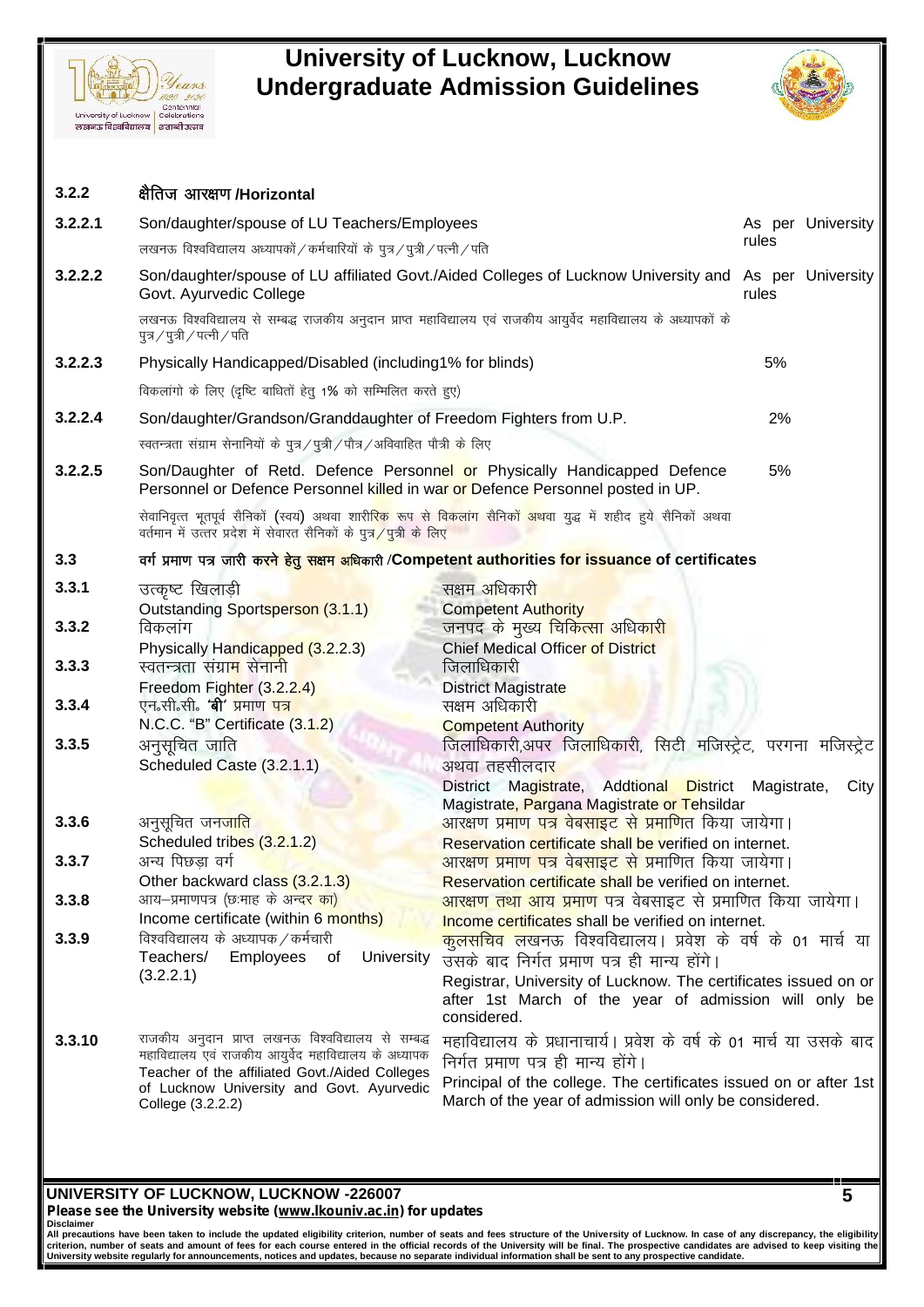



**3.4** functional particular of the second of the system of the system of the second of the state of the system of the state of the state of the following categories:<br>3.4 functional particular state of the symphony of the s

The weightage will be given according to the rules of University to the players of the following categories:

**3.4.1** ,sls f[kykM+h ftUgksaus tuin es a p;u d s i'pkr~ {k s=h; Vhe dh vk sj ls vUrj&{k s=h; çfr;k sfxrkvk sa esa fiNys nk s o"kk sZa e sa Hkkx fy;k gk s निम्नलिखित श्रेणी के खिलाड़ियों (छात्र एवं छात्राओं ) को खेल के आधार पर भारण विश्वविद्यालय के नियमानुसार देय होगा।<br>The weightage will be given according to the rules of University to the players of the following categorie

Such players who have taken part in the inter-regional competitions on behalf of regional team after being selected at the district level in the last two years (the original certificates given by the DIOS/RIOS/DDO will be acceptable). **Such players who have taken part in the inter-regional competitions on behalf of regional team after being<br>selected at the district level in the last two years (the original certificates given by the DIOS/RIOS/DDO will<br>b** 

### **vFkok /** or

selected at the district level in the last two years (the original certificates given by the DIOS/RIOS/DDO will<br>be acceptable).<br>ऐसे खिलाड़ी जिन्होंने उत्तर प्रदेश का पिछले दो वर्षों में राष्ट्रीय अथवा अन्तर—प्रदेशीय प्रति राजकीय संस्थाओं द्वारा दिये गये मूल प्रमाणपत्र ही मान्य होंगे।

Such players who have represented Uttar Pradesh in national or inter-state competitions in last two years and the competitions have been organized by State Sports originations recognized by the authorities. The certificates given by the organizers of Govt. organizations of these competitions will be acceptable. राजकीय संस्थाओं द्वारा दिये गये मूल प्रमाणपत्र ही मान्य होंगे।<br>Such players who have represented Uttar Pradesh in national or inter-state competitions in last two years<br>and the competitions have been organized by State Sp Such players who have represented Uttar Pradesh in national or inter-state competitions in las<br>and the competitions have been organized by State Sports originations recognized by the auth<br>certificates given by the organiz

Note: 1. Only those players are eligible who have taken part in such sports competitions for which facility is available in Lucknow University and which are recognized by University Union (sports department), New Delhi or National institutions.

उपलब्ध है तथा जिन्हें विश्वविद्यालय संघ (खे<mark>लकूद विभाग) नई दिल्ली या राष्ट्रीय संस्थाओं द्वारा मान्यता प्राप्त है।<br>
Note: 1. Only tho<mark>se players are eligible who have taken part in such sports competitions for which facil</mark></mark> Note: 1. Only tho<mark>se players are eligible who have taken part in such sports competitions for which facility is<br>available in Lucknow University and which are recognized by University Union (sports department), New<br>Delhi o</mark> Note: 1. Only those players are eligible who have taken part in such sports competitions for which facility is<br>available in Lucknow University and which are recognized by University Union (sports department), New<br>Delhi or की बेबसाइट पर <mark>ही</mark> दी जायेगी।

Note 2. For getting sports and handicapped weightage/ reservation, candidate will have to be present before the sports/medical board. The candidate, who does not appear before these boards, will not be provided the sports and handicapped weightage/ reservation for admission and his/her admission form will be considered as of general category. Information in this regard will be given only on University website. Abote 2. For getting sports and handicapped weightage/ reservation, candidate before the sports/medical board. The candidate, who does not appear be provided the sports and handicapped weightage/ reservation for admission before the sports/medical board. The candidate, who does not applear before these<br>provided the sports and handicapped weightage/ reservation for admission and his/her<br>be considered as of general category. Information in t

Verification to be done on the day of test

### **3.5.1.1 Weightage**

Outstanding Sports Person

NCC B Certificate

### **3.5.1.2 Subcategory**

- Freedom fighter
- Physically Handicapped
- Defense personnel
- University Employee Ward
- College Teachers' Ward

**UNIVERSITY OF LUCKNOW, LUCKNOW -226007** *Please see the University website (www.lkouniv.ac.in) for updates* **Disclaimer**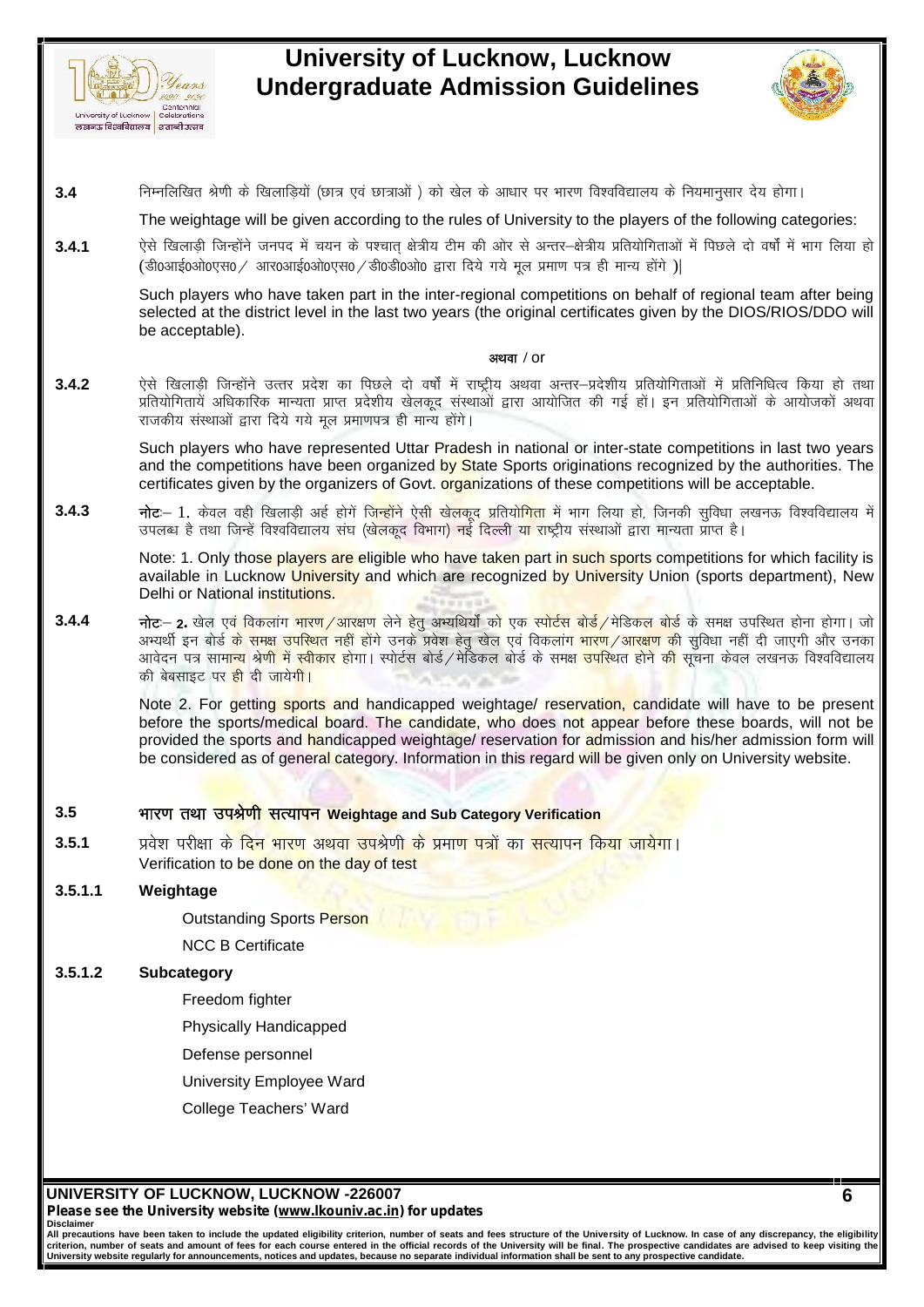



**3.5.2** , which discussed the slot of the slot of the slot of the slot of the slot of the slot of the slot of the slot of the slot of the slot of the slot of the slot of the slot of the slot of the slot of the slot of the प्रवेश परीक्षा के दिन पर सत्यापित किया जाना है। र रिसे अभ्यर्थियों जिन्होंने भारण अथवा उपश्रेणी के लाभ के लिये आवेदन किया है उनके प्रमाण पत्र निर्दिष्ट स्थानों पर<br>प्रवेश परीक्षा के दिन पर सत्यापित किया जाना है।<br>All candidates who have sought some weightage or sub categ

All candidates who have sought some weightage or sub category reservation have to get their certificate verified on the day of the admission test at designated places.

फोटोकॉपी साथ लाना होगा

Such candidates have to bring along their original and photocopy of the certificates (2 sets) along with a print out of the application form, admit card.

refined on the day of the damisosit test at designated places.<br>
2.5.3 ऐसे अभ्यर्थियों को अपने आवेदन फार्म व परीक्षा प्रवेश पत्र के प्रिंट आउट के साथ मूल प्रमाण पत्र और दो सेट<br>
which will mean form about the application fo ऐसे अभ्यर्थियों को अपने आवेदन फार्म व परीक्षा प्रवेश पत्र के प्रिंट आउट के साथ मूल प्रमाण पत्र और दो सेट<br>फोटोकॉपी साथ लाना होगा<br>Such candidates have to bring along their original and photocopy of the certificates (2 sets) नहीं दिया जाएगा।

Candidates, who have sought any weightage or subcategory in their application form but do not appear for verification at designated venue, will not be given the benefit claimed.

# **3.6 Reservation for Economically Weaker Sections (EWS)**

**3.6.1** lkekU; oxZ ds vko snd tks vkfFkZd #i l s detksj oxZ ¼bZñMCY;wñ,lñ½ ds vkj{k.k dk ykHk ysuk pkgr s gS a] mUg sa 'सामान्य वर्ग के आ<mark>वेदक जो आर्थिक रुप से कमजोर वर्ग (ई.</mark>डब्ल्<mark>यू.एस.) के आर</mark>क्षण का लाभ लेना चाहते हैं, उन्हें<br>ऑनलाइन प्रवेश आवेदन <mark>पत्र भरने के</mark> समय निम्नलिखित दस्तावेज अपलोड करने होंगे **3.6.1.1** l{ke çkf/kdkjh }kjk tkjh vkfFkZd #i l s detksj oxZ ¼bZñMCY;wñ,lñ½ dk çek.k i=A

Applicants of the General category who want to claim the benefit of the EWS reservation have to upload the following documents during filling of online application forms

- EWS certificate issued by the appropriate authority
- **3.6.1.2** स्व घोषणा पत्र। Self declaration certificate

**UNIVERSITY OF LUCKNOW, LUCKNOW -226007** *Please see the University website (www.lkouniv.ac.in) for updates* **Disclaimer**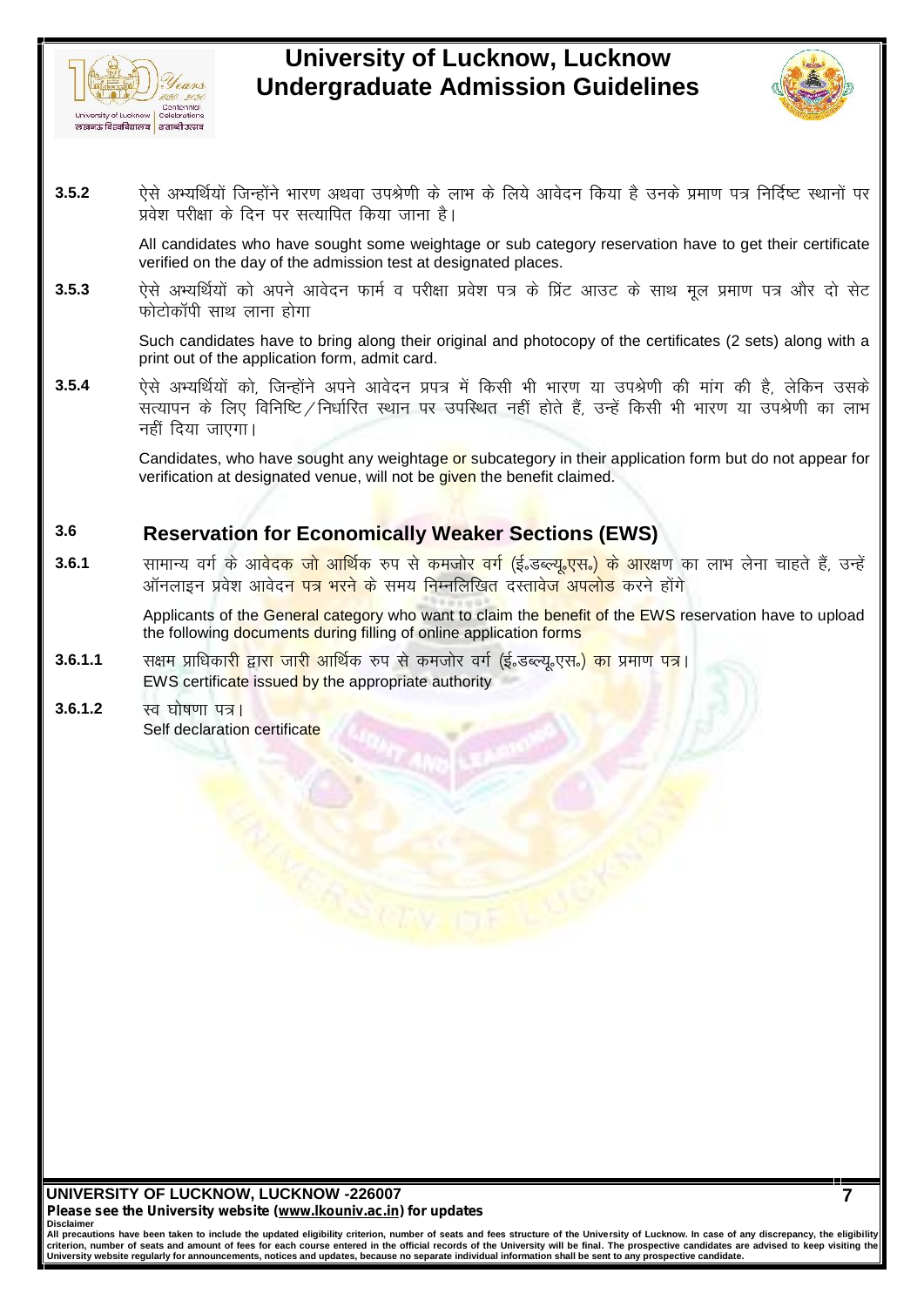



# **4 PROGRAMS AVAILABLE**

# **4.1 FACULTY OF ARTS**

**Program Duration B.A. (Honors) 6 Semesters B.A. 6 Semesters**

# **4.1.1 Ckhñ,ñ vkul Z @ B.A. (Honors) 4.1.1.1 ;k sX;rk@Eligibility**

b.VjehfM,V ;k led{k ijh{kk lkekU; ,o a v®**<sup>ñ</sup>**ch**ñ**lh**<sup>ñ</sup>** oxZ d s vH;fFkZ;k sa d s de ls de 60%\* v ad ,oa vuql wfpr **बी.ए. आनर्स / B.A. (Honors)**<br>योग्यता**/Eligibility**<br>इण्टरमीडिएट या समकक्ष परीक्षा सामान्य एवं ओ.बी.सी. वर्ग के अभ्यर्थियों के कम से कम 60%\* अंक एवं अनुसूचित<br>जाति/जनजाति श्रेणी के अभ्यर्थियों के लिए न्यूनतम प्राप्तांक 55% आधारित है)।

Intermediate or equivalent examination. The minimum marks compulsory for General and Other Backward Classes candidates is 60%**\*** and for Scheduled Castes and Scheduled Tribes is 55%\*. (\*These percentages are based upon total marks of all the subjects). Intermediate or equivalent examination. The minimum marks compu<br>Classes candidates is 60%<sup>\*</sup> and for Scheduled Castes and<br>percentages are based upon total <mark>ma</mark>rks of all the subjects).<br>Program Details<br>बीए (ऑनर्स) कार्यक्र

# **4.1.1.2 Program Details**

percentages are based upon total marks of all the subjects).<br>Program Details<br>बीए (ऑनर्स) कार्यक्र<mark>म छह सेमेस्टर में पूरा किया जाएगा ।</mark><br>पब्लिक पॉलिसी को छोड़कर अन्य बी.ए. (ऑनर्स) कार्यक्रम में एक ऑनर्स विषय और दो सहायक विष There will be one Honors subject and two subsidiary subjects in all B. A. (Hons.) programs except Public Policy.

### **4.1.1.3 Choice of Subject**

chick ching the property of the subject and two subsidiary subjects in all B. A. (Hons.) programs<br>Policy.<br>**Choice of Subject**<br>There will be a single online form and a common entrance test for B.A. and B.A. (Honors) pro<br>val There will be a single online form and a common entrance test for B.A. and B.A. (Honors) programs. Policy.<br>Choice of Subject<br>बी.ए. तथा बी.ए. (ऑनर्स) कार्यक्रमों के लिए एक ही ऑनलाइन फार्म तथा समान प्रवेश परीक्षा होगी।<br>प्रवेश के समय बी.ए. (ऑनर्स), बी.ए. के साथ एक विकल्प के रूप में उपलब्ध रहेगा।<br>B.A (Honors) will be avail B.A (Honors) will be available as an option along with the B.A. subjects at time of admission. There will be a single online form and a common entrance test for B.A. and B.A. (Honors) programs.<br>प्रवेश के समय बी.ए. (ऑनर्स), बी.ए. के साथ एक विकल्प के रूप में उपलब्ध रहेगा।<br>B.A (Hono<mark>rs) will be available as an</mark> option

### **4.1.1.4 Subsidiary Subjects**

प्रवेश के समय बी.ए. (ऑनर्स), बी.ए. के साथ<br>B.A (Honors) will be available as an op<br>Subsidiary Subjects<br>अभ्यर्थी को प्रवेश क<mark>े समय एक ऑनर्स विषय</mark><br>का चयन करना होगा।<br>At the time of admission the candid:<br>subiects from the rema

At the time of admission the candidate must have to select one Honors Subject and two subsidiary subjects from the remaining subjects offered in B.A. (Honors) program. Subsidiary Subjects<br>अभ्यर्थी को प्रवेश क<mark>े समय एक ऑनर्स विषय तथा बी.ए. (ऑन</mark>र्स)<br>का चयन करना होगा।<br>At the time of admission the candidate must have to<br>subjects from the remaining subjects offered in B.A. (Ho<br>पब्लिक पॉलिसी

There will be no subsidiary subject for Public Policy.

| 4.1.1.5 | <b>Honors Subject</b>         | <b>Seats</b> |
|---------|-------------------------------|--------------|
|         | <b>Ancient Indian History</b> | 60           |
|         | Economics                     | 60           |
|         | English                       | 60           |
|         | Hindi                         | 60           |
|         | <b>Political Science</b>      | 60           |
|         | Psychology                    | 40           |
|         | Social Work                   | 60           |
|         | <b>Public Policy</b>          | 60           |
|         |                               |              |

**UNIVERSITY OF LUCKNOW, LUCKNOW -226007** *Please see the University website (www.lkouniv.ac.in) for updates* **Disclaimer**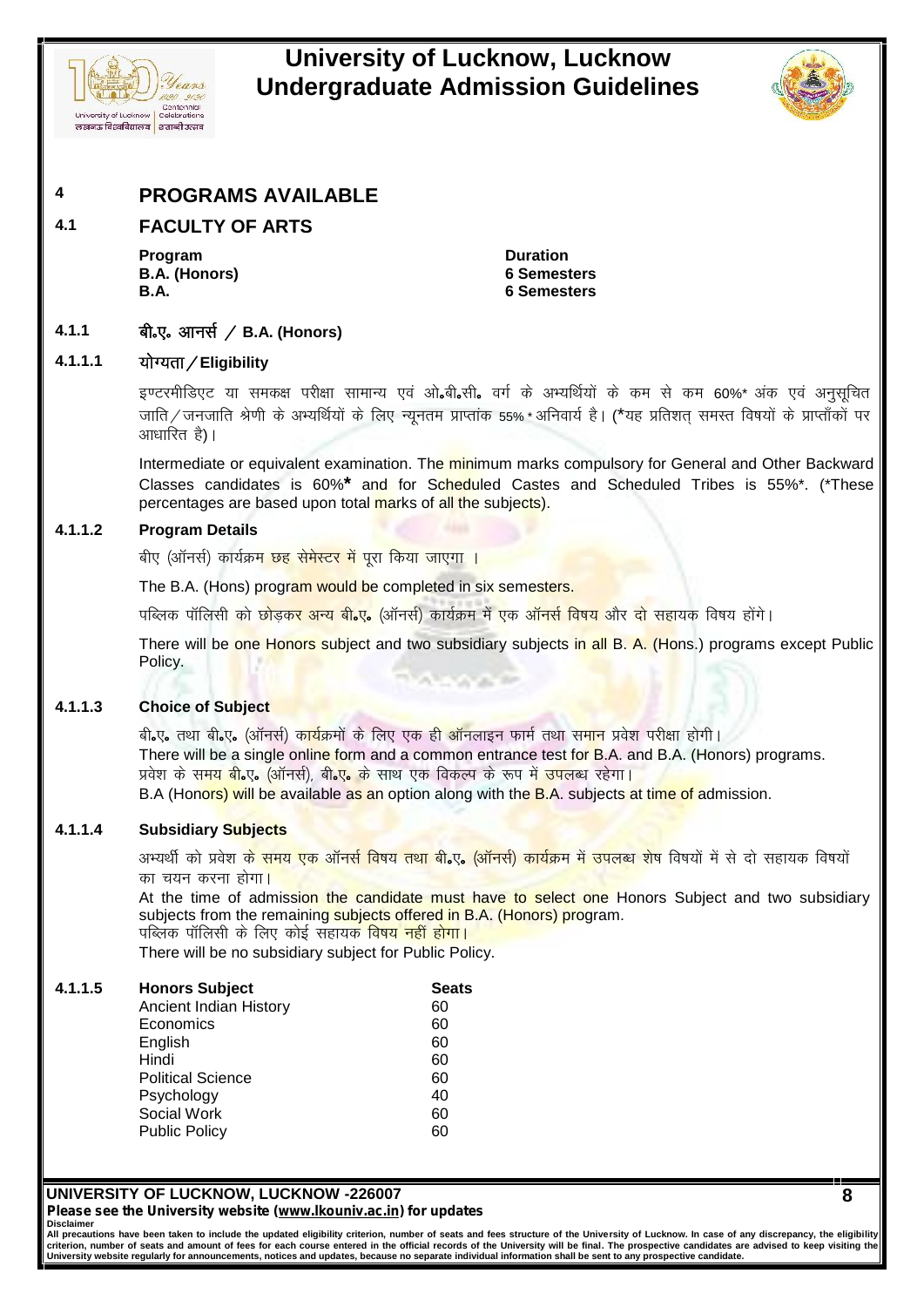



**9**

# $4.1.2$  **बी.**ए. / **B.A.**

<sub><sub>ाजालखन्ना</sub> अत्राटकालय | टक्काटवालाक<br>| लखनऊ विध्वविद्यालय | शताब्दी उत्सव<br>| 4.1.2.1 योग्यता / Eligibility<br>| इण्टरमीडिएट या समकक्ष परीक्षा में</sub> **योग्यता / Eligibility**<br>इण्टरमीडिएट या समकक्ष परीक्षा में सामान्य एवं ओ.बी.सी. वर्ग के अभ्यर्थियों को कम से कम 40%\* अंक एवं<br>अनुसूचित जाति / जनजाति श्रेणी के अभ्यर्थियों के लिए न्यूनतम प्राप्तांक 33%\* अनिवार्य है।<br>\*यह प्रत **बी॰ए॰ / B.A.<br>योग्यता / Eligibility**<br>इण्टरमीडिएट या समकक्ष परीक्षा में सामान्य एवं ओ॰बी॰सी॰ वर्ग के अभ्यर्थियों को कम से कम 40%\* अंक एवं<br>अनुसूचित जाति / जनजाति श्रेणी के अभ्यर्थियों के लिए न्यूनतम प्राप्तांक 33%\* अनिवार्

Intermediate or equivalent examination and for Scheduled Castes and Scheduled Tribes is 33%**\*** of marks \*यह प्रतिशत् समस्त विषयो के प्राप्ताको पर आधारित है |<br>The minimum marks required for General and Other Backward Classes candidates is 40% of mar<br>Intermediate or equivalent examination and for Scheduled Castes and Schedule

in Intermediate or equivalent examination. \*This percentage is based upon total marks of all the subjects.<br>Choice of Subject<br>अभ्यर्थी को प्रवेश के समय तीन विषयों का चयन करना होगा। एक समूह में से केवल एक ही विषय चुना जा सक **4.1.2.2 Choice of Subject** Candidates have to select three subjects from any three of the following groups opting. Only one subject from a group can be selected.

अभ्यर्थी दो से अधिक साहित्यिक विषयों का चयन नहीं कर सकता है।

The candidate cannot offer more than two literatures (Hindi, Functional Hindi, English, Sanskrit, Functional Sanskrit, French, Urdu, Arabic, Persian)<br>सांख्यिकी चुनने वाले अभ्यर्थी को गणित भी <mark>चुन</mark>ना होगी।

Candidates opting for Statistics will also have to offer Mathematics.

| Group          | <b>Subject</b>                | Seats per Subject |
|----------------|-------------------------------|-------------------|
| <b>Group A</b> | <b>Hindi</b>                  | 400               |
|                | <b>Functional Hindi</b>       | 30                |
| <b>Group B</b> | <b>English</b>                | 320               |
| <b>Group C</b> | French                        | 80                |
|                | <b>Functional Sanskrit</b>    | 30                |
|                | <b>Urdu</b>                   | 80                |
|                | <b>Sanskrit</b>               | 80                |
| <b>Group D</b> | <b>Ancient Indian History</b> | 320               |
|                | <b>Arab Culture</b>           | 80                |
|                | Arabic                        | 60                |
|                | <b>Asian Culture</b>          | 160               |
|                | <b>History</b>                | 160               |
|                | <b>Mathematics</b>            | 60                |
| <b>Group E</b> | Philosophy                    | 80                |
|                | <b>Statistics</b>             | 30                |
| <b>Group F</b> | <b>Education</b>              | 160               |
|                | <b>Psychology</b>             | 80                |
| <b>Group G</b> | Economics                     | 320               |
|                | Jyotir Vigyan*                | 30                |
|                | <b>Linguistics</b>            | 80                |
|                | Persian                       | 60                |
| <b>Group H</b> | Geography*                    | 80                |
|                | Home Science*                 | 80                |
|                | Physical Education*           | 40**              |
| <b>Group I</b> | <b>Defence Studies</b>        | 80                |
|                | <b>Political Science</b>      | 240               |
|                | <b>Public Administration</b>  | 160               |
|                | Travel & Tourism Management*  | 30                |
| Group J        | Sociology                     | 160               |
|                | Social Work                   | 120               |
|                | Anthropology                  | 120               |

\* Are Paid Subjects \*\* For Arts Only

# **UNIVERSITY OF LUCKNOW, LUCKNOW -226007**

*Please see the University website (www.lkouniv.ac.in) for updates* **Disclaimer**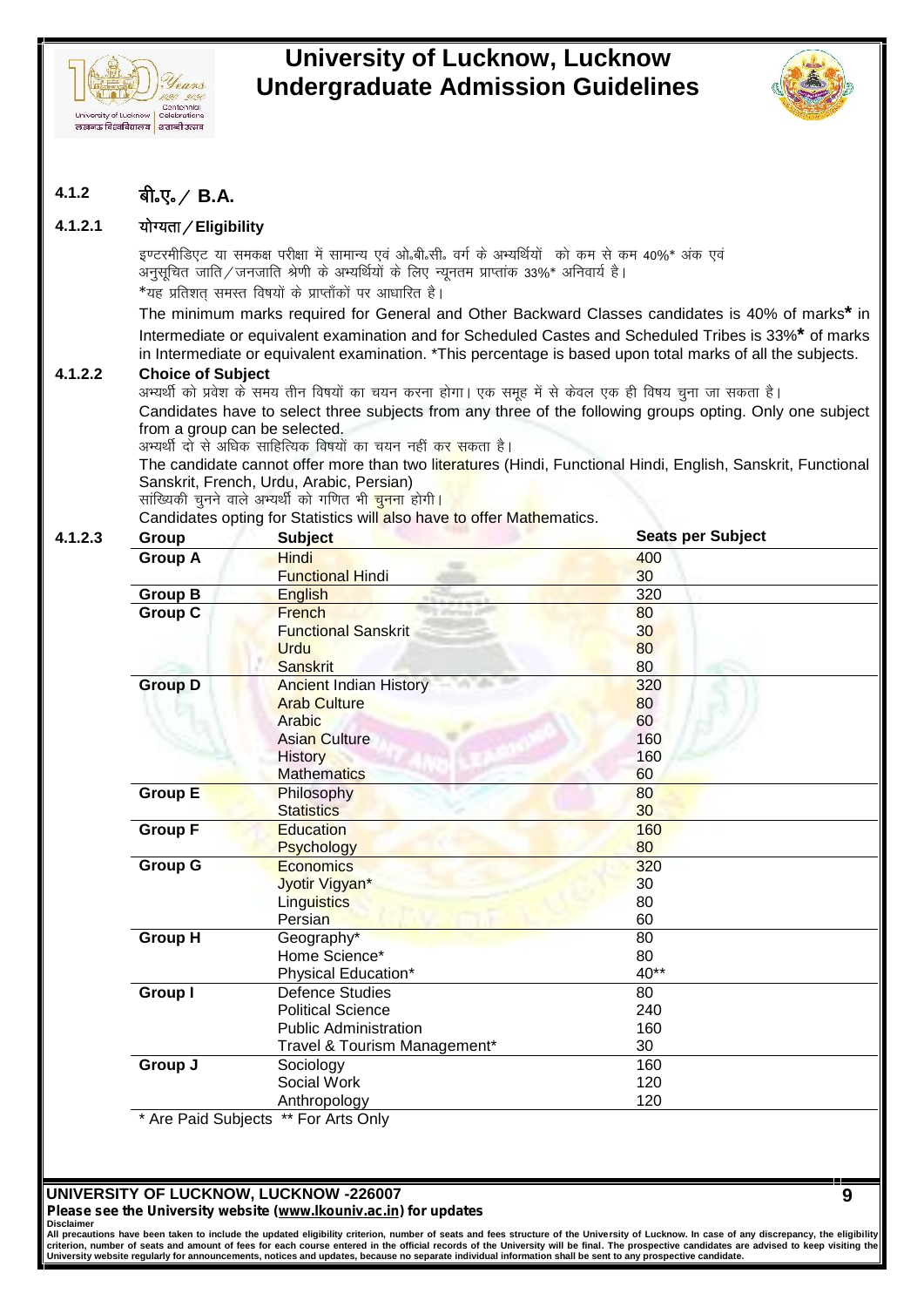



**Course Seats** Shastri 25

# **4.2 FACULTY OF COMMERCE 4.2.1 ;k sX;rk@Eligibility**

**Course Seats**<br>Shastri 25<br>**FACULTY OF COMMERCE**<br>योग्यता / Eligibility<br>वाणिज्य में इण्टरमीडिएट या समकक्ष परीक्षा अथवा अर्थशास्त्र या गणित में से किसी एक विषय के साथ इण्टरमीडिएट।<br>सामान्य एवं ओ.बी.सी. वर्ग के अभ्यर्थियों के Shasth<br>RACULTY OF COMMERCE<br>योग्यता / Eligibility<br>बाणिज्य में इण्टरमीडिएट या समकक्ष परीक्षा अथवा अर्थशास्त्र या गणित में से किसी एक विषय के साथ इण्टरमीडिएट।<br>सामान्य एवं ओ.बी.सी. वर्ग के अभ्यर्थियों के कम से कम 40%\* अंक एवं **FACULTY OF COMMERCE**<br>योग्यता ⁄ Eligibility<br>वाणिज्य में इण्टरमीडिएट या समकक्ष परीक्षा अथवा अर्थशास्त्र या गणित में से किसी एक विषय के साथ इण्टरमीडिएट।<br>सामान्य एवं ओ.बी.सी. वर्ग के अभ्यर्थियों के कम से कम 40%\* अंक एवं अनुस <sup>60</sup>%\* v ad ,oa vuql wfpr tkfr @tutkfr J s.kh ds vH;fFk Z;k sa d s fy, U;wure çkIrk ad <sup>55</sup>%\* vfuok;Z g SA;g çfr"kr~ 60%\* अंक एवं अनुसूचित जाति ⁄जनजाति श्रेणी के अभ्यर्थियों के लिए न्यूनतम प्राप्तांक 55%\* अनिवार्य है।यह प्रतिशत्<br>समस्त विषयों के प्राप्ताँकों पर आधारित है।

Intermediate or equivalent examination with commerce or Intermediate with economics or mathematics as one of the subjects of study. For General and Other Backward Classes candidates must secure atleast 40%\* of marks and for Scheduled Castes and Scheduled Tribes minimum number of marks obtained should be 33%**\***. In B.Com (Hons) for General and Other Backward Classes candidates must secure atleast 60%\* of marks and for Scheduled Castes and Scheduled Tribes minimum number of marks obtained should be 55%**\***. The are based on total marks of all subjects

B.Com. (Hons) B.Com. (Regular) B.Com.(Self-Finance) **4.3.1 ;k sX;rk@Eligibility**

| 4.2.2 | Course               | <b>Duration</b>    | <b>Seats</b> |  |
|-------|----------------------|--------------------|--------------|--|
|       | B.Com. (Hons)        | 6 Semesters        | 180          |  |
|       | B.Com. (Regular)     | 6 Semesters        | 450          |  |
|       | B.Com.(Self-Finance) | <b>6 Semesters</b> | 240          |  |

# **4.3 FACULTY OF LAW**

B.Com.(Self-Finance)<br>
EACULTY OF LAW<br>योग्यता / Eligibility<br>इण्टरमीडिएट या समकक्ष परीक्षा सामान्य एवं ओ.बी.सी. वर्ग के अभ्यर्थियों के कम से कम 45%\* अंक एवं अनुसूचित जाति<br>/ जनजाति श्रेणी के अभ्यर्थियों के लिए न्यूनतम प्राप् Mate of the Control of Team<br>योग्यता / Eligibility<br>इण्टरमीडिएट या समकक्ष परीक्षा सामान्य एवं ओ,बी,सी, वर्ग के अभ्यर्थियों के कम र<br>/ जनजाति श्रेणी के अभ्यर्थियों के लिए न्यूनतम प्राप्तांक 40%\* अनिवार्य है।<br>Intermediate or e

Intermediate or equivalent examination. For General and Other Backward Classes candidates must secure atleast 45%\* of marks and for Scheduled Castes and Scheduled Tribes minimum number of marks obtained should be 40%\*.

| 4.3.2   | Course                                                                                                                                | <b>Duration</b>     | <b>Seats</b> |  |
|---------|---------------------------------------------------------------------------------------------------------------------------------------|---------------------|--------------|--|
|         | LL.B. (Integrated) Five Years                                                                                                         | <b>10 Semesters</b> | 120          |  |
|         |                                                                                                                                       |                     |              |  |
| 4.4     | <b>FACULTY OF SCIENCE</b>                                                                                                             |                     |              |  |
| 4.4.1   | बी.एस-सी. (गणित वर्ग) / B.Sc. (Mathematics Group)                                                                                     |                     |              |  |
| 4.4.1.1 | योग्यता / Eligibility                                                                                                                 |                     |              |  |
|         | इण्टरमीडिएट विज्ञान (गणित वर्ग) या समकक्ष परीक्षा सामान्य एवं ओ.बी.सी. वर्ग के अभ्यर्थियों के क<br>$\sim$ $\sim$ $\sim$ $\sim$ $\sim$ |                     |              |  |

# **4.4 FACULTY OF SCIENCE**

## 4.4.1 बी.एस-सी. (गणित वर्ग) / B.Sc. (Mathematics Group)

 $\begin{array}{l|l|l} \multicolumn{1}{l}{{\small{\textbf{FACULTY OF SCIENTC}}}} \multicolumn{1}{l}{\small{\textbf{FACULTY OF SCIENTC}}}} \multicolumn{1}{l}{\small{\textbf{A}}}{\small{\textbf{I}}}{\small{\textbf{I}}}{\small{\textbf{I}}}{\small{\textbf{I}}}{\small{\textbf{I}}}{\small{\textbf{I}}}{\small{\textbf{I}}}{\small{\textbf{I}}}{\small{\textbf{I}}}{\small{\textbf{I}}}{\small{\textbf{I}}}{\small{\textbf{I}}}{\small{\textbf{I}}}{\small{\textbf{I}}}{\small{\textbf{I}}}{\small{\text$  $\bf{FACULTY OF SCIENCE}$  ,  $\bf{C}$  and  $\bf{C}$  and  $\bf{C}$  and  $\bf{C}$  and  $\bf{C}$  and  $\bf{C}$  and  $\bf{C}$  and  $\bf{C}$  and  $\bf{C}$  and  $\bf{C}$  and  $\bf{C}$  and  $\bf{C}$  and  $\bf{C}$  and  $\bf{C}$  and  $\bf{C}$  and  $\bf{C}$  and  $\bf{C}$  and **बी.एस—सी. (गणित वर्ग) / B.Sc. (Mathematics Group)**<br>योग्यता **/ Eligibility**<br>इण्टरमीडिएट विज्ञान (गणित वर्ग) या समकक्ष परीक्षा सामान्य प<br>अंक एवं अनुसूचित जाति / जनजाति श्रेणी के अभ्यर्थियों के ।<br>समस्त विषयों के प्राप्ताँको

Intermediate Science (with Mathematics group) or equivalent examination. For General and Other Backward Classes candidates must secure atleast 40%**\*** of marks and for Scheduled Castes and Scheduled Tribes minimum number of marks obtained should be 33%**\*** based on total marks of all subjects.

**UNIVERSITY OF LUCKNOW, LUCKNOW -226007** *Please see the University website (www.lkouniv.ac.in) for updates* **Disclaimer**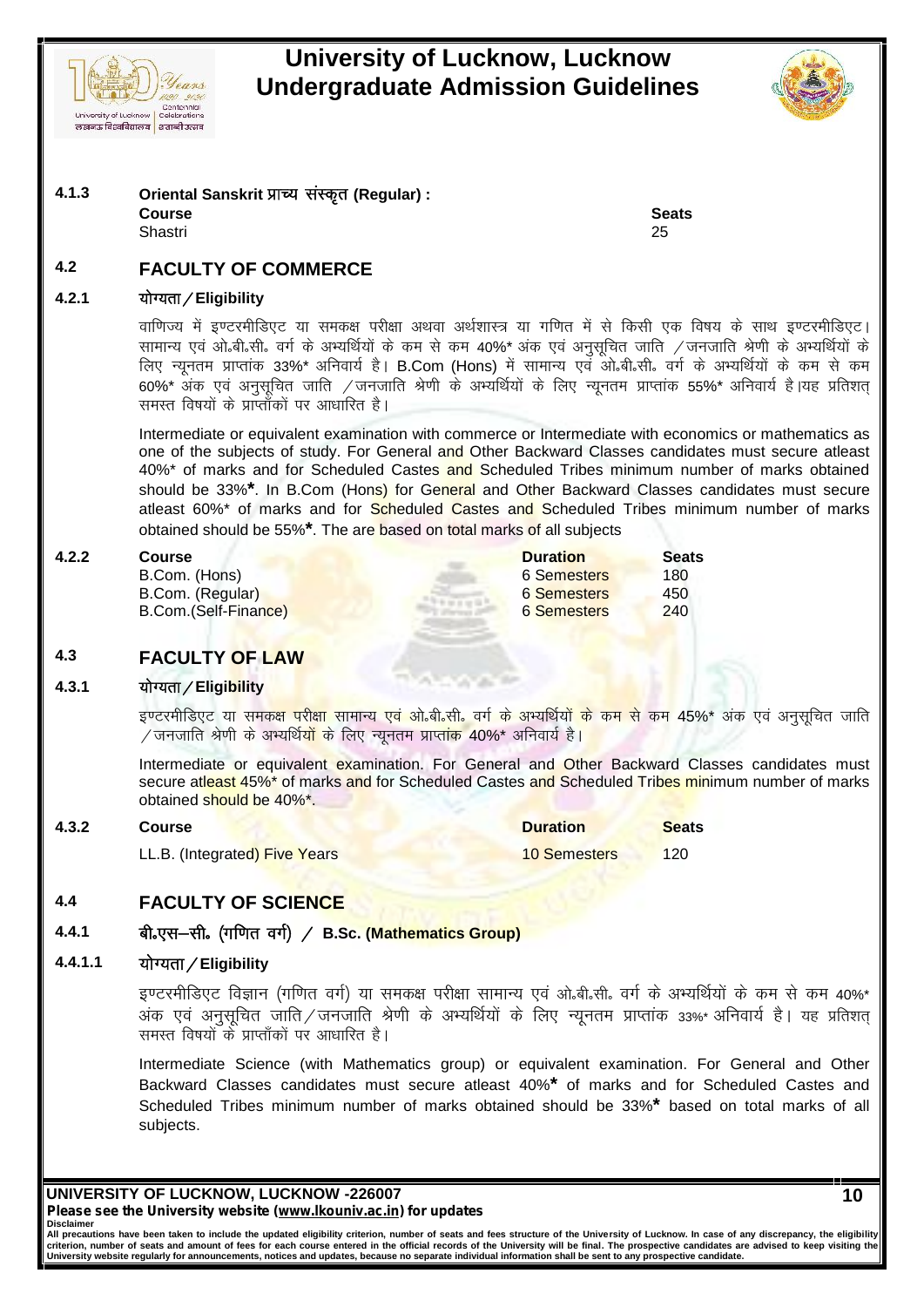

| 4.4.1.2 | <b>Subject Group</b>                                                                                                                                                | <b>Duration</b> | No. of Seats |
|---------|---------------------------------------------------------------------------------------------------------------------------------------------------------------------|-----------------|--------------|
|         | Physics, Chemistry & Mathematics                                                                                                                                    | 6 Semesters     | 250          |
|         | Physics, Mathematics & Statistics                                                                                                                                   | 6 Semesters     | 85           |
|         | Physics, Mathematics & Geology                                                                                                                                      | 6 Semesters     | 62           |
|         | Physics, Mathematics & Astronomy                                                                                                                                    | 6 Semesters     | 20           |
|         | Physics, Mathematics & Computer Science                                                                                                                             | 6 Semesters     | 20           |
|         | Mathematics, Statistics & Computer Science                                                                                                                          | 6 Semesters     | 10           |
| 4.4.1.3 | Self-Finance B.Sc. (Mathematics Group)                                                                                                                              |                 |              |
|         | <b>Subject Group</b>                                                                                                                                                | <b>Duration</b> | No. of Seats |
|         | Physics, Mathematics & Computer Science                                                                                                                             | 6 Semesters     | 30           |
| 4.4.2   | बी॰एस–सी॰ (जीवविज्ञान वर्ग) / B.Sc. (Biology Group)                                                                                                                 |                 |              |
| 4.4.2.1 | योग्यता / Eligibility                                                                                                                                               |                 |              |
|         | इण्टरमीडिएट विज्ञान (जीवविज्ञान वर्ग) या समकक्ष परीक्षा सामान्य एवं ओ.बी.सी. वर्ग के अभ्यर्थियों के कम से कम 40%* अंक                                               |                 |              |
|         | एवं अनुसूचित जाति /जनजाति श्रेणी के अभ्यर्थियो <mark>ं के</mark> लिए न्यूनतम प्राप्तांक 33%* अनिवार्य है। यह प्रतिशत् समस्त विषयों<br>के प्राप्ताँकों पर आधारित है। |                 |              |
|         |                                                                                                                                                                     |                 |              |

Intermediate Science (with Biology group) or equivalent examination. For General and Other Backward Classes candidates must secure atleast 40%**\*** of marks and for Scheduled Castes and Scheduled Tribes minimum number of marks obtained should be 33%**\*** based on total marks of all subjects.

Centennial

University of Lucknow | Celebrations लखनऊ विश्वविद्यालय | शताब्दी उत्सव

| 4.4.2.2 | <b>Subject Group</b>                                                                                      | <b>Duration</b>    | <b>No. of Seats</b> |
|---------|-----------------------------------------------------------------------------------------------------------|--------------------|---------------------|
|         | Chemistry, Botany & Zoology                                                                               | <b>6 Semesters</b> | 190                 |
|         | Zoology, Botany & Geology                                                                                 | <b>6</b> Semesters | 30                  |
|         | Geology, Botany & Chemistry                                                                               | <b>6 Semesters</b> | 10                  |
|         | Botany, Geology & Anthropology                                                                            | <b>6 Semesters</b> | 5                   |
|         | Zoology, Botany & Anthropology                                                                            | 6 Semesters        | 10                  |
|         | Zoology, Geology & Anthropology                                                                           | 6 Semesters        | 5                   |
|         | Genetics & Genomics*, Chemistry & Botany                                                                  | <b>6 Semesters</b> | 30                  |
|         | *Paid Subjects                                                                                            |                    |                     |
|         |                                                                                                           |                    |                     |
| 4.4.3   | बी.सी.ए. / Bachelors in Computer Applications (BCA)                                                       |                    |                     |
|         | योग्यता / Eligibility                                                                                     |                    |                     |
|         | इण्टरमीडिएट या समकक्ष परीक्षा गणित / कप्यूटर एप्लीकेशन / कप्यूटर साईन्स विषय के साथ। सामान्य एवं ओ०बी०सी० |                    |                     |

## 4.4.3 बी.सी.ए. ⁄ Bachelors i<mark>n C</mark>omputer Applications (BCA) <mark></mark>

Berietics & Genomics, Chemistry & Botary<br>
Traid Subjects<br>बी.सी.ए. / Bachelors in Computer Applications (BCA)<br>योग्यता / Eligibility<br>के अभ्यर्थियों के कम से कम 50% अंक एवं अनुसूचित जाति / जनजाति श्रेणी के अभ्यर्थियों के लिए and Subjects<br>बी.सी.ए. / Bachelors in Computer Applications (BCA)<br>कोग्यता / Eligibility<br>के अभ्यर्थियों के कम से कम 50% अंक एवं अनुसूचित जाति /जनजाति श्रेणी के अभ्यर्थियों के लिए न्यूनतम प्राप्तांक 45%<br>अनिवार्य है। यह प्रति बी.सी.ए. / Bachelors in Computer Applications (BCA)<br>योग्यता / <mark>Eligibility</mark><br>इण्टरमीडिएट या समकक्ष परीक्षा गणित / कंप्यूटर एप्लीकेशन / कंप्यूटर साईन्स ,विषय के सा<br>के अभ्यर्थियों क<mark>े कम से कम 50% अंक एवं अनुसूचित जाति / जनज</mark>

Intermediate or equivalent examination with Mathematics Mathematics/Computer Science/Computer Application as a subject. For General and Other Backward Classes candidates must secure at least 50%\* of marks and for Scheduled Castes and Scheduled Tribes minimum number of marks obtained should be 45%**\*** based on total marks of all subjects.

| <b>Subject Group</b>                     | <b>Duration</b> | No. of Seats |
|------------------------------------------|-----------------|--------------|
| Bachelors in Computer Applications (BCA) | 6 Semesters     | 60           |

**UNIVERSITY OF LUCKNOW, LUCKNOW -226007** *Please see the University website (www.lkouniv.ac.in) for updates* **Disclaimer**

| <b>Duration</b> | No. of Seats |
|-----------------|--------------|
| 6 Semesters     | 60           |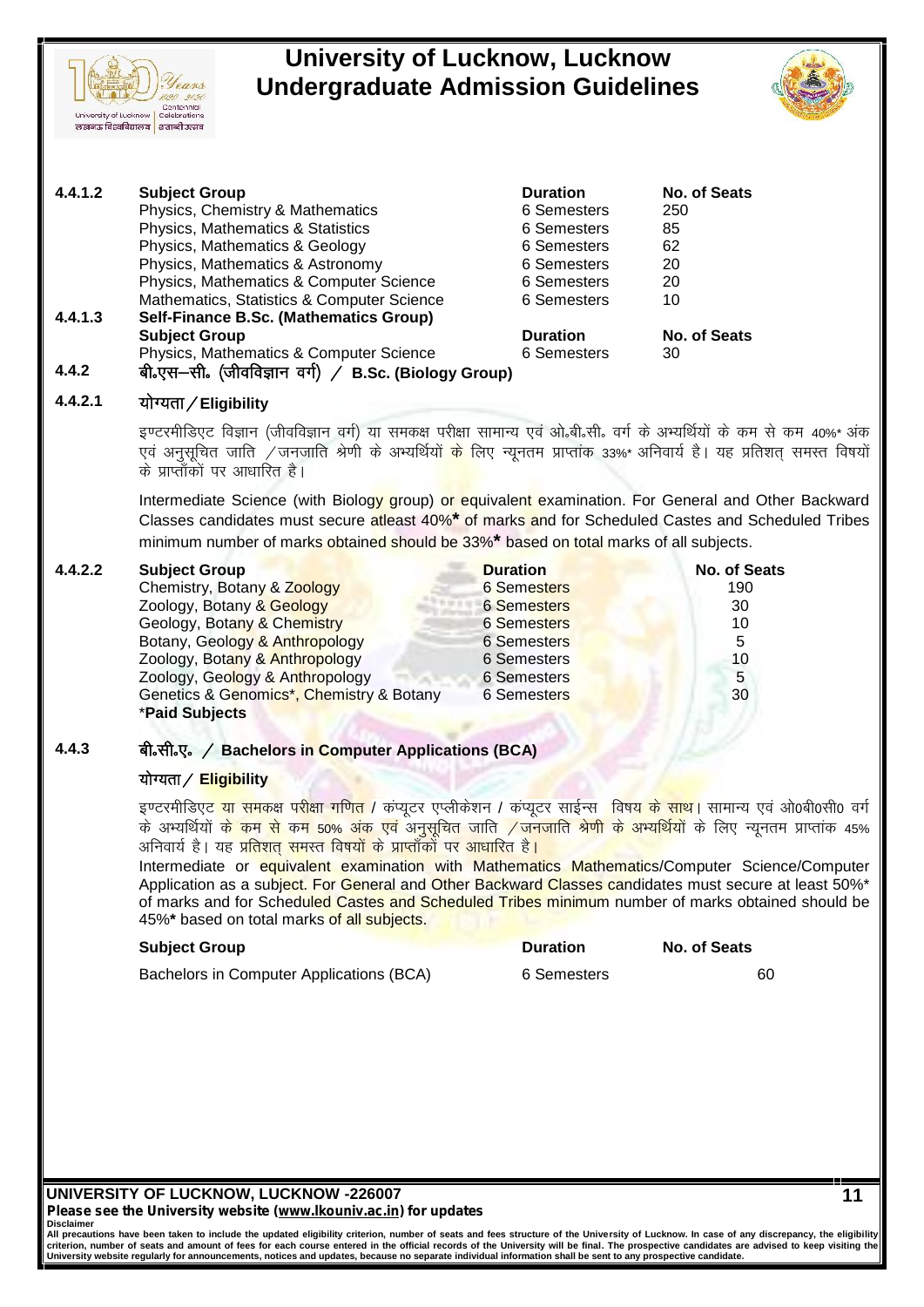



## **4.5.4 B.Voc. (Renewable Energy)**

b.Voc. (Renewable Energy)<br>योग्यता / Eligibility<br>इण्टरमीडिएट या समकक्ष परीक्षा विज्ञान विषय के साथ | सामान्य एवं अ0पि0वर्ग के अभ्यर्थियों के कम से कम 40%\*<br>अंक एवं अनुसूचित जाति /जनजाति श्रेणी के अभ्यर्थियों के लिए न्यूनतम **B.Voc. (Renewable Energy)<br>योग्यता / Eligibility<br>इण्टरमीडिएट या समकक्ष परीक्षा विज्ञान विषय के साथ | सामान्य एवं अ0पि0वर्ग के अभ्यर्थियों के कम से कम 40%\*<br>अंक एवं अनुसूचित जाति / जनजाति श्रेणी के अभ्यर्थियों के लिए न्यूनत B.Voc. (Renewable Energy)<br>योग्यता / Eligibility<br>इण्टरमीडिएट या समकक्ष परीक्षा विज्ञान विषय के साथ। सामान्<br>अंक एवं अनुसूचित जाति /जनजाति श्रेणी के अभ्यर्थियों के<br>समस्त विषयों के प्राप्ताँकों पर आधारित है।<br>Passed Intermed** 

Passed Intermediate or equivalent examination with Science subject. For General and Other Backward Class candidates must secure at least 40%\* of marks and for Scheduled Castes and Scheduled Tribes minimum number of marks obtained should be 33%**\*** based on total marks of all subjects.

| 4.5.4.1                 | <b>Subject Group</b>                                    |                                               |                     | <b>Duration</b>                                               | <b>No. of Seats</b> |       |                 |
|-------------------------|---------------------------------------------------------|-----------------------------------------------|---------------------|---------------------------------------------------------------|---------------------|-------|-----------------|
|                         | B.Voc. (Renewable Energy)                               |                                               |                     | 6 Semesters                                                   | 25                  |       |                 |
| 4.5<br>4.5.1<br>4.5.1.1 | <b>FACULTY OF FINE ARTS</b><br><b>Courses Available</b> | <b>Bachelors of Visual Art (Painting):</b>    |                     |                                                               |                     |       |                 |
|                         | Name                                                    | Maximum Age**                                 | <b>Type</b>         | <b>Minimum Qualifications</b>                                 |                     | seats | <b>Duration</b> |
|                         | Painting                                                | 21 Years                                      | Regular             | Intermediate                                                  |                     | 18    | 8 Semester      |
|                         | Painting                                                | 21 Years                                      | <b>Self Finance</b> | Intermediate                                                  |                     | 14    | 8 Semester      |
| 4.5.1.2                 |                                                         | <b>Bachelors of Visual Art (Applied Art):</b> |                     |                                                               |                     |       |                 |
|                         | <b>Name</b>                                             | <b>Maximum Age**</b>                          | <b>Type</b>         | <b>Minimum Qualifications</b>                                 |                     | seats | <b>Duration</b> |
|                         | Applied Art                                             | 21 Years                                      | Regular             | Intermediate                                                  |                     | 18    | 8 Semester      |
|                         | Applied Art                                             | 21 Years                                      | <b>Self Finance</b> | Intermediate                                                  |                     | 14    | 8 Semester      |
| 4.5.1.3                 |                                                         | <b>Bachelors of Visual Art (Sculpture):</b>   | <b>College</b>      |                                                               |                     |       |                 |
|                         | <b>Name</b>                                             | <b>Maximum Age**</b>                          | <b>Type</b>         | <b>Minimum Qualifications</b>                                 |                     | seats | <b>Duration</b> |
|                         | Sculpture                                               | 21 Years                                      | Regular             | Intermediate                                                  |                     | 14    | 8 Semester      |
|                         | Sculpture                                               | 21 Years                                      | <b>Self Finance</b> | Intermediate                                                  |                     | 05    | 8 Semester      |
| 4.5.1.4                 | <b>B.F.A. in Textile Design:</b>                        |                                               |                     |                                                               |                     |       |                 |
|                         | <b>Name</b>                                             | <b>Maximum Age**</b>                          | <b>Type</b>         | <b>Minimum Qualifications</b>                                 |                     | seats | <b>Duration</b> |
|                         | <b>Textile Design</b>                                   | 21 Years                                      | <b>Self Finance</b> | Intermediate                                                  |                     | 10    | 8 Semester      |
| 4.5.1.5                 | Diploma in Art Masters Training:                        |                                               |                     |                                                               |                     |       |                 |
|                         | <b>Name</b>                                             | <b>Maximum Age**</b>                          | <b>Type</b>         | <b>Minimum Qualifications</b>                                 |                     | seats | <b>Duration</b> |
|                         | Art Master Training                                     | 22 Years                                      | Regular             | Intermediate                                                  |                     | 18    | 2 years         |
|                         |                                                         |                                               |                     | (Art as one of the subject in High<br>School or Intermediate) |                     |       |                 |
| 4.5.1.6                 |                                                         | Diploma in Home Art & Home Craft:             |                     |                                                               |                     |       |                 |
|                         | <b>Name</b>                                             | <b>Maximum Age**</b>                          | <b>Type</b>         | <b>Minimum Qualifications</b>                                 |                     | seats | <b>Duration</b> |
|                         | Home Art and Craft<br>(Only for Girls)                  | 20 Years                                      | Regular             | <b>High School</b>                                            |                     | 10    | 3 years         |
| 4.5.1.7                 | <b>Diploma in Furniture Design:</b>                     |                                               |                     |                                                               |                     |       |                 |
|                         | <b>Name</b>                                             | Maximum Age**                                 | <b>Type</b>         | <b>Minimum Qualifications</b>                                 |                     | seats | <b>Duration</b> |
|                         | Furniture Design                                        | 20 Years                                      | Regular             | <b>High School</b>                                            |                     | 10    | 3 years         |
| 4.5.1.8                 |                                                         | Diploma in Iron & Heavy Metal Work:           |                     |                                                               |                     |       |                 |
|                         | <b>Name</b>                                             | Maximum Age**                                 | <b>Type</b>         | <b>Minimum Qualifications</b>                                 |                     | seats | <b>Duration</b> |
|                         | Iron<br>and<br>Heavy<br><b>Metal Work</b>               | 20 Years                                      | Regular             | <b>High School</b>                                            |                     | 10    | 3 years         |
|                         |                                                         |                                               |                     |                                                               |                     |       |                 |

**UNIVERSITY OF LUCKNOW, LUCKNOW -226007**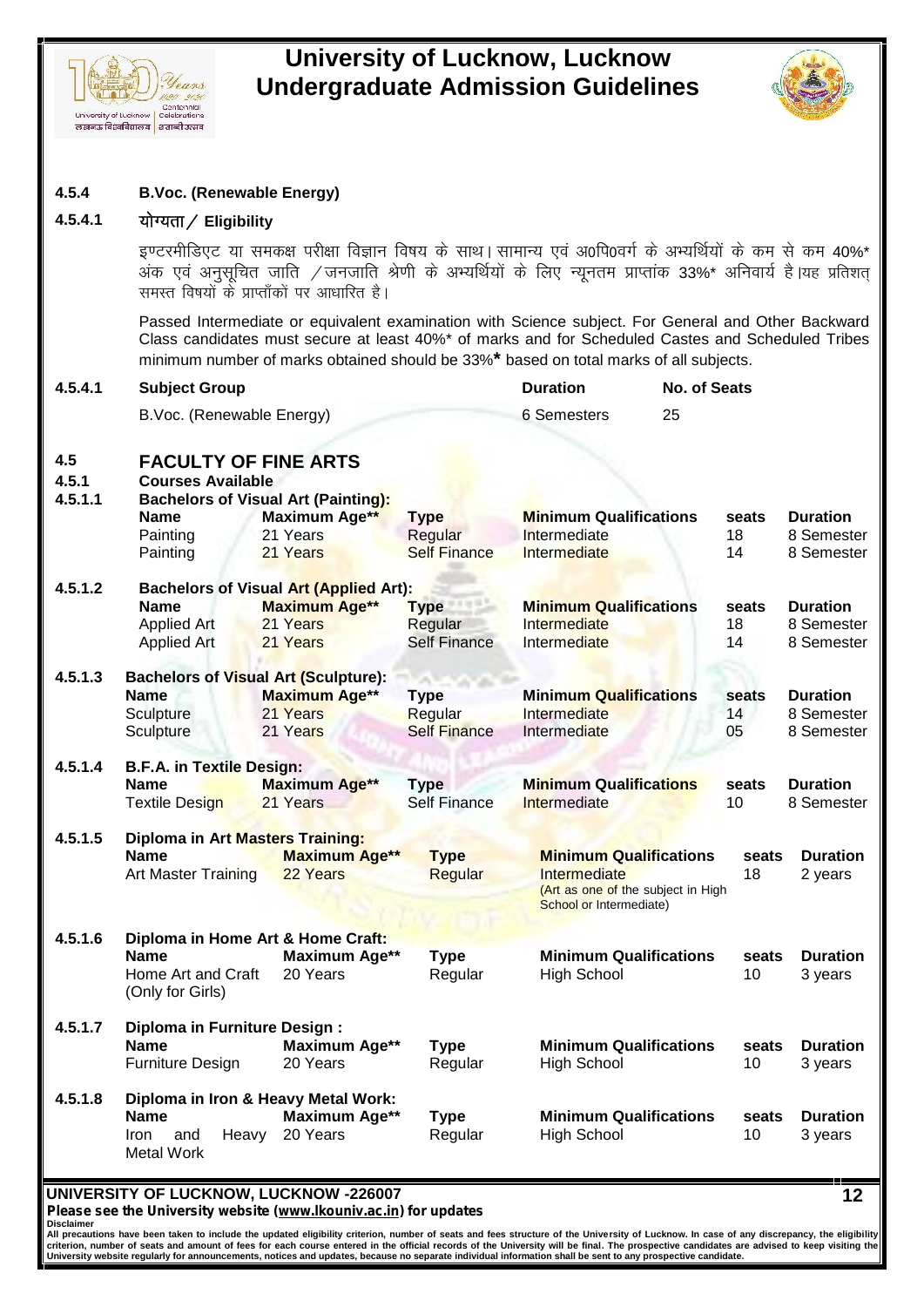| 4.5.1.9    | Diploma in Wood Work:<br><b>Name</b><br>Maximum Age**                                                                                                                                                                               | <b>Type</b>                              | <b>Minimum Qualifications</b><br><b>Duration</b><br>seats |
|------------|-------------------------------------------------------------------------------------------------------------------------------------------------------------------------------------------------------------------------------------|------------------------------------------|-----------------------------------------------------------|
|            | Wood Work<br>20 Years                                                                                                                                                                                                               | Regular<br><b>High School</b>            | 10<br>3 years                                             |
|            | ** as on July 31 of the year of admission<br>For all Degree (B.V.A./ B.F.A.) Courses and all Diploma courses there will be a common entrance<br>examination. The subject can be opted according to merit at the time of counseling. |                                          |                                                           |
| 5          | <b>FEE STRUCTURE</b>                                                                                                                                                                                                                |                                          |                                                           |
| 5.1        | <b>FACULTY OF ARTS</b>                                                                                                                                                                                                              |                                          |                                                           |
| 5.1.1      | <b>Bachelor of Arts Program</b>                                                                                                                                                                                                     |                                          |                                                           |
|            | <b>Course</b>                                                                                                                                                                                                                       | <b>Basic Fee (Rs.)</b><br>(Per Semester) | Applicable Fee at time of<br>admission                    |
|            | B.A. (Honors)                                                                                                                                                                                                                       | 9080.00                                  | 10080.00                                                  |
|            | <b>B.A.</b>                                                                                                                                                                                                                         | 3777.00                                  | 4777.00                                                   |
| 5.1.2      | <b>Subject Fee:</b>                                                                                                                                                                                                                 |                                          |                                                           |
|            | <b>Subject</b><br>Jyotir Vigyan                                                                                                                                                                                                     |                                          | <b>Amount</b><br>2000.00                                  |
|            | <b>Travel &amp; Tourism Management</b>                                                                                                                                                                                              |                                          | 4000.00                                                   |
|            | Geography                                                                                                                                                                                                                           |                                          | 4000.00                                                   |
|            | Home Science                                                                                                                                                                                                                        |                                          | 4000.00                                                   |
|            | <b>Physical Education</b>                                                                                                                                                                                                           |                                          |                                                           |
|            | Fee At the time of admission includes                                                                                                                                                                                               |                                          | 5000.00                                                   |
|            | Enrollment fee of Rs. 1000.00<br>Laboratory Fees of Rs. 1000.00 per subject per annum will be charged wherever applicable.<br>Subject fee as applicable                                                                             |                                          |                                                           |
| 5.1.3      | <b>Oriental Sanskrit</b>                                                                                                                                                                                                            |                                          |                                                           |
|            | <b>Course</b>                                                                                                                                                                                                                       | <b>Basic Fee</b>                         | <b>Applicable Fee at time of</b>                          |
|            | Shastri                                                                                                                                                                                                                             | (Rs. Per Annum)<br>1674.00               | admission<br>2674.00                                      |
|            |                                                                                                                                                                                                                                     |                                          |                                                           |
|            | <b>FACULTY OF COMMERCE</b><br><b>Course</b>                                                                                                                                                                                         |                                          |                                                           |
|            |                                                                                                                                                                                                                                     | <b>Basic Fee</b><br>(Rs. Per Semester)   | Applicable Fee at time of<br>admission                    |
|            | B.Com. (Regular)                                                                                                                                                                                                                    | 4277.00                                  | 5277.00                                                   |
|            | B.Com. (Self Finance)                                                                                                                                                                                                               | 16080.00<br>28580.00                     | 17080.00                                                  |
|            | B.Com. (Hons)                                                                                                                                                                                                                       |                                          | 29580.00                                                  |
|            | Fee At the time of admission includes<br>Enrollment fee of Rs. 1000.00                                                                                                                                                              |                                          |                                                           |
|            |                                                                                                                                                                                                                                     |                                          |                                                           |
|            | <b>FACULTY OF LAW</b><br><b>Subject Group</b>                                                                                                                                                                                       | <b>Basic Fee</b>                         |                                                           |
|            |                                                                                                                                                                                                                                     | (Rs. Per Semester)                       |                                                           |
|            | LL.B. (5 Year)                                                                                                                                                                                                                      | 25580.00                                 |                                                           |
| 5.2<br>5.3 | Fee At the time of admission includes<br>Enrollment fee of Rs. 1000.00                                                                                                                                                              |                                          | Applicable Fee at time of<br>admission<br>26580.00        |

Please see the University website (<u>www.Ikouniv.ac.in</u>) for updates<br>Disclaimer<br>All precautions have been taken to include the updated eligibility criterion, number of seats and fees structure of the University of Lucknow.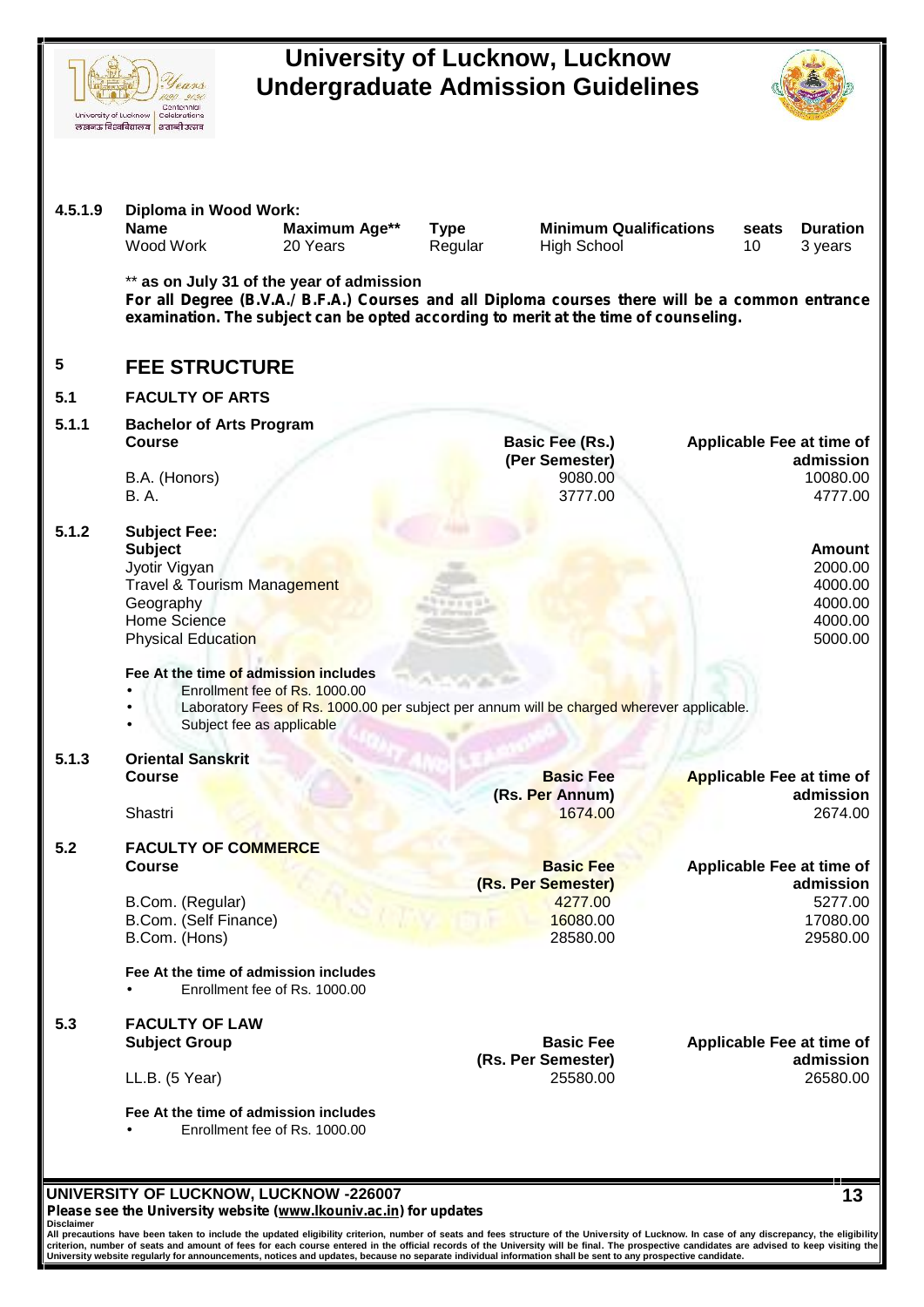



|         | <b>B.Sc. (Mathematics Group)</b><br><b>Subject Group</b>                                                                                                                   | <b>Basic Fee</b>               | Applicable Fee at time of                                                                               |  |  |  |
|---------|----------------------------------------------------------------------------------------------------------------------------------------------------------------------------|--------------------------------|---------------------------------------------------------------------------------------------------------|--|--|--|
|         |                                                                                                                                                                            | (Rs. Per Semester)             | admission                                                                                               |  |  |  |
|         | Physics, Chemistry & Mathematics                                                                                                                                           | 4277                           | 9277.00                                                                                                 |  |  |  |
|         | Physics, Mathematics & Statistics                                                                                                                                          | 4277                           | 9277.00                                                                                                 |  |  |  |
|         | Physics, Mathematics & Geology                                                                                                                                             | 4277                           | 10777.00                                                                                                |  |  |  |
|         | Physics, Mathematics & Astronomy                                                                                                                                           | 4277                           | 9277.00                                                                                                 |  |  |  |
|         | Physics, Mathematics & Computer Science                                                                                                                                    | 4277                           | 12277.00                                                                                                |  |  |  |
|         | Mathematics, Statistics & Computer Science                                                                                                                                 | 4277                           | 12277.00                                                                                                |  |  |  |
| 5.4.1.1 | Self-Finance B.Sc. (Mathematics Group)                                                                                                                                     |                                |                                                                                                         |  |  |  |
|         | <b>Subject Group</b>                                                                                                                                                       | <b>Basic Fee</b>               | Applicable Fee at time of                                                                               |  |  |  |
|         |                                                                                                                                                                            | (Rs. Per Semester)             | admission                                                                                               |  |  |  |
|         | Physics, Mathematics & Computer Science*                                                                                                                                   | 13580.00                       | 14580.00                                                                                                |  |  |  |
|         | Fee At the time of admission includes                                                                                                                                      |                                |                                                                                                         |  |  |  |
|         | Enrollment fee of Rs. 1000.00<br>Laboratory Fees of Rs. 2000.00 per subject per annum will be charged in addition to the basic fees wherever<br>٠                          |                                |                                                                                                         |  |  |  |
|         | applicable.                                                                                                                                                                |                                |                                                                                                         |  |  |  |
|         | Subject fee of Rs. 1500.00 per semester for combinations with Geology.<br>$\blacksquare$<br>Subject fee of Rs. 3000.00 per semester for combinations with Computer Science |                                |                                                                                                         |  |  |  |
| 5.4.2   | <b>B.Sc. (Biology Group)</b>                                                                                                                                               |                                |                                                                                                         |  |  |  |
|         | <b>Subject Group</b>                                                                                                                                                       | <b>Basic Fee</b>               | Applicable Fee at time of                                                                               |  |  |  |
|         |                                                                                                                                                                            | (Rs. Per Semester)             | admission                                                                                               |  |  |  |
|         | Chemistry, Botany & Zoology                                                                                                                                                | 4277                           | 11277.00                                                                                                |  |  |  |
|         | Zoology, Botany & Geology                                                                                                                                                  | 4277                           | 12777.00                                                                                                |  |  |  |
|         | Geology, Botany & Chemistry                                                                                                                                                | 4277                           | 12777.00                                                                                                |  |  |  |
|         | Botany, Geology & Anthropology                                                                                                                                             |                                |                                                                                                         |  |  |  |
|         |                                                                                                                                                                            |                                |                                                                                                         |  |  |  |
|         |                                                                                                                                                                            | 4277                           |                                                                                                         |  |  |  |
|         | Zoology, Botany & Anthropology                                                                                                                                             | 4277                           | 12777.00<br>11277.00                                                                                    |  |  |  |
|         | Zoology, Geology & Anthropology<br>Genetics & Genomics, Chemistry & Botany                                                                                                 | 4277<br>4277                   | 12777.00<br>24277.00                                                                                    |  |  |  |
|         |                                                                                                                                                                            |                                |                                                                                                         |  |  |  |
|         | Fee At the time of admission includes                                                                                                                                      |                                |                                                                                                         |  |  |  |
|         | Enrollment fee of Rs. 1000.00 (one time)                                                                                                                                   |                                |                                                                                                         |  |  |  |
|         | Laboratory Fees of Rs. 2000.00 per subject per annum will be charged in addition to the basic fees wherever<br>applicable.                                                 |                                |                                                                                                         |  |  |  |
|         | Subject fee of Rs. 1500.00 per semester for combinations with Geology                                                                                                      |                                |                                                                                                         |  |  |  |
|         | Subject fee of Rs. 3000.00 per semester for combinations with Computer Science                                                                                             |                                |                                                                                                         |  |  |  |
|         | Subject fee of Rs. 15000.00 per semester for combinations with Genetics & Genomics                                                                                         |                                |                                                                                                         |  |  |  |
| 5.4.3   | <b>Bachelor of Computer Science (BCA)</b>                                                                                                                                  |                                |                                                                                                         |  |  |  |
|         | <b>Subject Group</b>                                                                                                                                                       | <b>Basic Fee</b>               |                                                                                                         |  |  |  |
|         | <b>Bachelor of Computer Science</b>                                                                                                                                        | (Rs. Per Semester)<br>35080.00 |                                                                                                         |  |  |  |
|         |                                                                                                                                                                            |                                |                                                                                                         |  |  |  |
| 5.4.4   | <b>B.Voc. (Renewable Energy)</b>                                                                                                                                           |                                |                                                                                                         |  |  |  |
|         | <b>Subject Group</b>                                                                                                                                                       | <b>Basic Fee</b>               |                                                                                                         |  |  |  |
|         | B.Voc. (Renewable Energy)                                                                                                                                                  | (Rs. Per Semester)<br>6380.00  | Applicable Fee at time of<br>admission<br>36080.00<br>Applicable Fee at time of<br>admission<br>7380.00 |  |  |  |

**Disclaimer** All precautions have been taken to include the updated eligibility criterion, number of seats and fees structure of the University of Lucknow. In case of any discrepancy, the eligibility|<br>criterion, number of seats and amo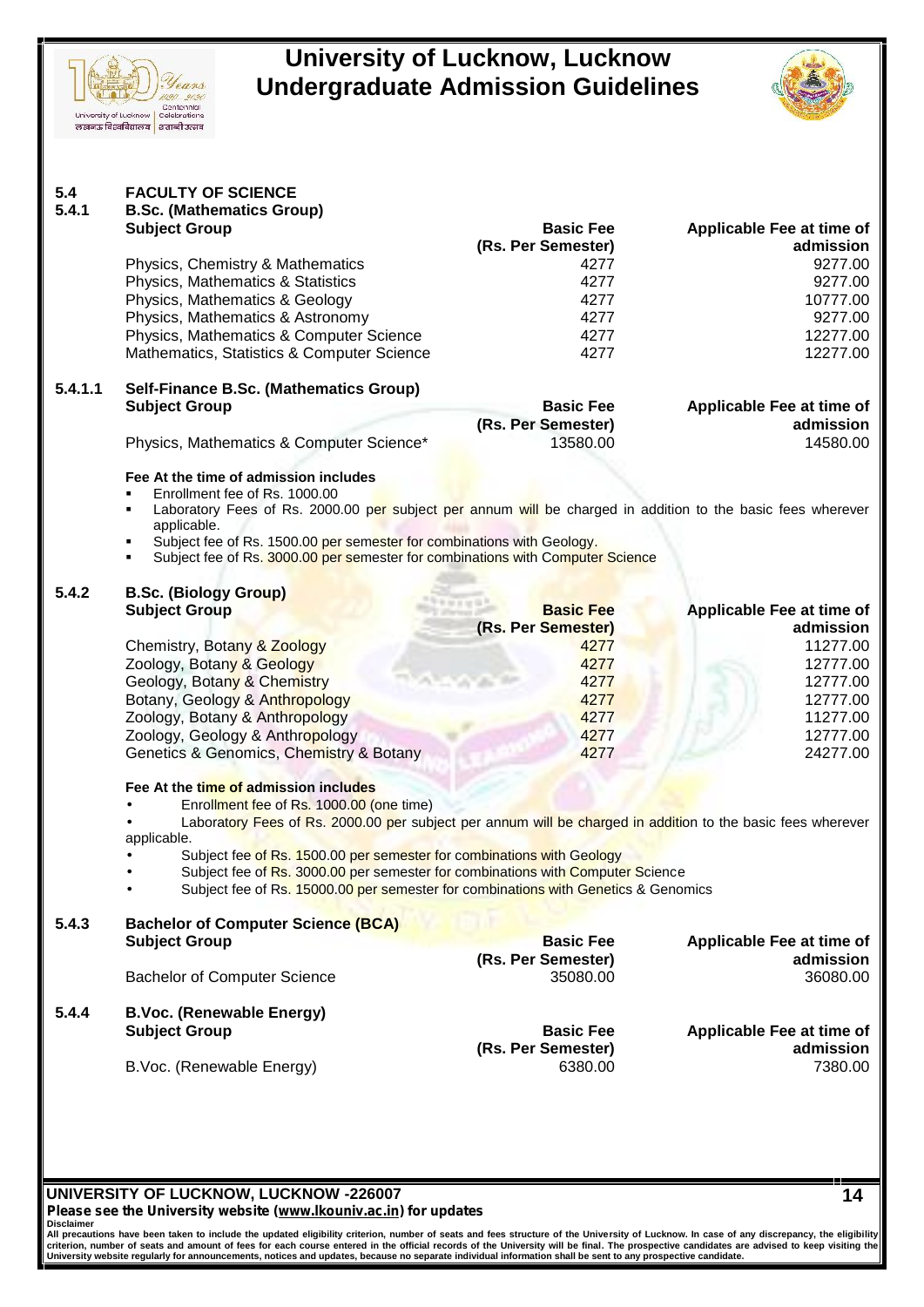



| 5.5 | <b>FACULTY OF FINE ARTS</b> |                                 |                |                      |                |                    |
|-----|-----------------------------|---------------------------------|----------------|----------------------|----------------|--------------------|
|     | SI.                         | Head                            | <b>BVA/BFA</b> | <b>BVA/BFA(S.F.)</b> | <b>Diploma</b> | <b>Certificate</b> |
|     | No.                         |                                 | (Semester)     | (Semester)           | (Regular)      | (Regular)          |
|     | 1.                          | <b>Admission Fee</b>            | 300            | 500                  | 300            | 300                |
|     | 2.                          | Games Fee                       | 100            | 100                  | 100            | 100                |
|     | 3.                          | Library Fee                     | 300            | 300                  | 300            | 300                |
|     | 4.                          | Tution Fee                      | 2142           | 7000                 | 2400           | 2040               |
|     | 5.                          | Delegacy Fee                    | 30             | 30                   | 30             | 60                 |
|     | 6.                          | Poor Student Fund Fee           | 100            | 100                  | 100            | 200                |
|     | 7.                          | <b>Examination Fee</b>          | 2400           | 2400                 | 2000           | 2000               |
|     | 8.                          | Development Fee                 | 2000           | 5000                 | 4000           | 2000               |
|     | 9.                          | <b>Cultural Activities Fee</b>  | 50             | 50                   | 100            | 100                |
|     | 10.                         | <b>Municipal Fee</b>            | 100            | 100                  | 100            | 100                |
|     | 11.                         | <b>Identity Card Fee</b>        | 50             | 50                   | 50             | 50                 |
|     | 12.                         | Total                           | 7572           | 15630                | 9480           | 7250               |
|     | 13.                         | Govt. Aid in Tuition Fee        | 1200           |                      | 2100           | 1740               |
|     | 14.                         | Paid by Student +               | 6372           | 15630                | 7380           | 5510               |
|     |                             | additional fee if any           |                |                      |                |                    |
|     |                             | <b>Total Fee</b>                | 9072           | 19330                | 11580          | 5510               |
|     |                             | Fee at the time of<br>admission | 10072          | 20330                | 12580          | 6510               |

**Fee At the time of admission includes**

- Enrollment fee of Rs. 1000.00
- Laboratory Fees of Rs. 2000.00 per subject will be charged in addition to the basic fees for BVA/BFA regular.
- Laboratory Fees of Rs. 3000.00 per subject will be charged in addition to the basic fees for BVA/BFA (SF).
	- Laboratory Fees of Rs. 3500.00 per subject will be charged in addition to the basic fees for Diploma.
	- Subject fee of Rs. 700.00 per semester for BVA/BFA (regular and SF) and Diploma.

# **UNIVERSITY OF LUCKNOW, LUCKNOW -226007** *Please see the University website (www.lkouniv.ac.in) for updates*

Disclaimer<br>All precautions have been taken to include the updated eligibility criterion, number of seats and fees structure of the University of Lucknow. In case of any discrepancy, the eligibility<br>criterion, number of sea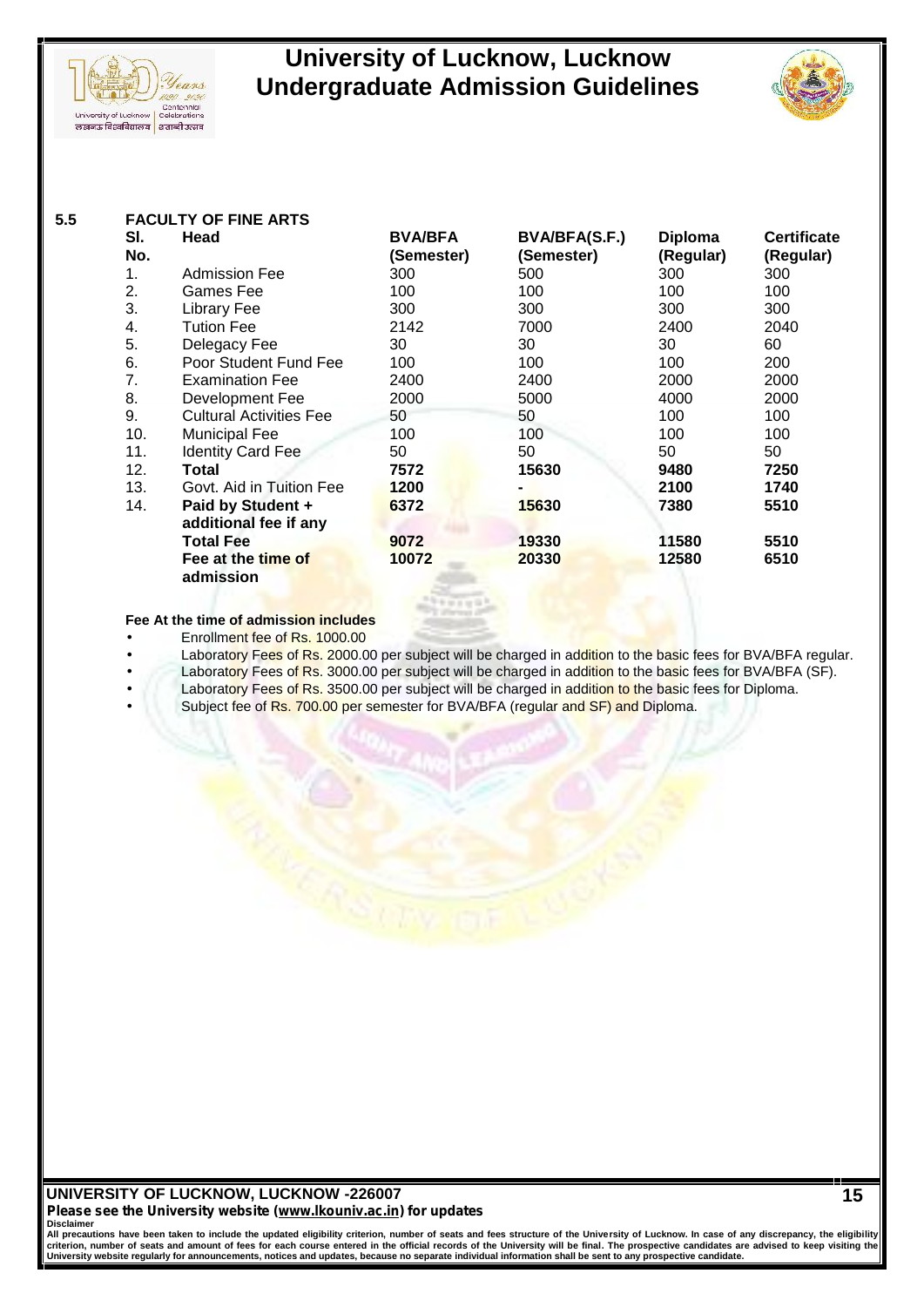



# **6 ENTRANCE TEST**

### **6.1 General Guidelines**

- **6.1.1** The entrance test will comprise of 100 objective type questions to be answered in 90 minutes.
- **6.1.2** For faculty of fine Arts the entrance test will comprise of 50 objective type questions to be answered in 60 minutes.

### **6.1.3 Marking Pattern**

Each question will be of 4 marks. One mark will be deducted for each incorrect answer. Zero mark will be awarded for each un-attempted question.

### **6.2 Subjects**

In the entrance test there will be questions from subjects that are taught in the intermediate level in various boards like UP board, ISC and CBSE.

### **6.2.1 Faculty of Arts**

| 6.2.1.1 | B.A. & B.A. (Honors)             |  |
|---------|----------------------------------|--|
|         | English                          |  |
|         | <b>Economics</b>                 |  |
|         | Geography                        |  |
|         | Hindi                            |  |
|         | <b>History</b>                   |  |
|         | <b>Political Science</b>         |  |
|         | <b>Psychology</b>                |  |
|         | Sociology                        |  |
|         |                                  |  |
| 6.2.2   | <b>Faculty of Commerce</b>       |  |
| 6.2.2.1 | B.Com.                           |  |
|         | Accounting                       |  |
|         | Commerce                         |  |
|         | Economics                        |  |
|         | Mathematics                      |  |
|         |                                  |  |
| 6.2.3   | <b>Faculty of Science</b>        |  |
| 6.2.3.1 | <b>B.Sc. (Biology Group)</b>     |  |
|         | Chemistry                        |  |
|         | <b>Botany</b>                    |  |
|         | Zoology                          |  |
| 6.2.3.2 | <b>B.Sc. (Mathematics Group)</b> |  |
|         | Chemistry                        |  |
|         | Physics                          |  |
|         | Mathematics                      |  |
| 6.2.3.3 | <b>B.Voc. (Renewable Energy)</b> |  |
|         | Botany                           |  |
|         | Chemistry<br><b>Mathematics</b>  |  |
|         |                                  |  |
|         | Physics                          |  |
|         | Zoology                          |  |
|         |                                  |  |
|         |                                  |  |
|         |                                  |  |

**UNIVERSITY OF LUCKNOW, LUCKNOW -226007** *Please see the University website (www.lkouniv.ac.in) for updates* **Disclaimer**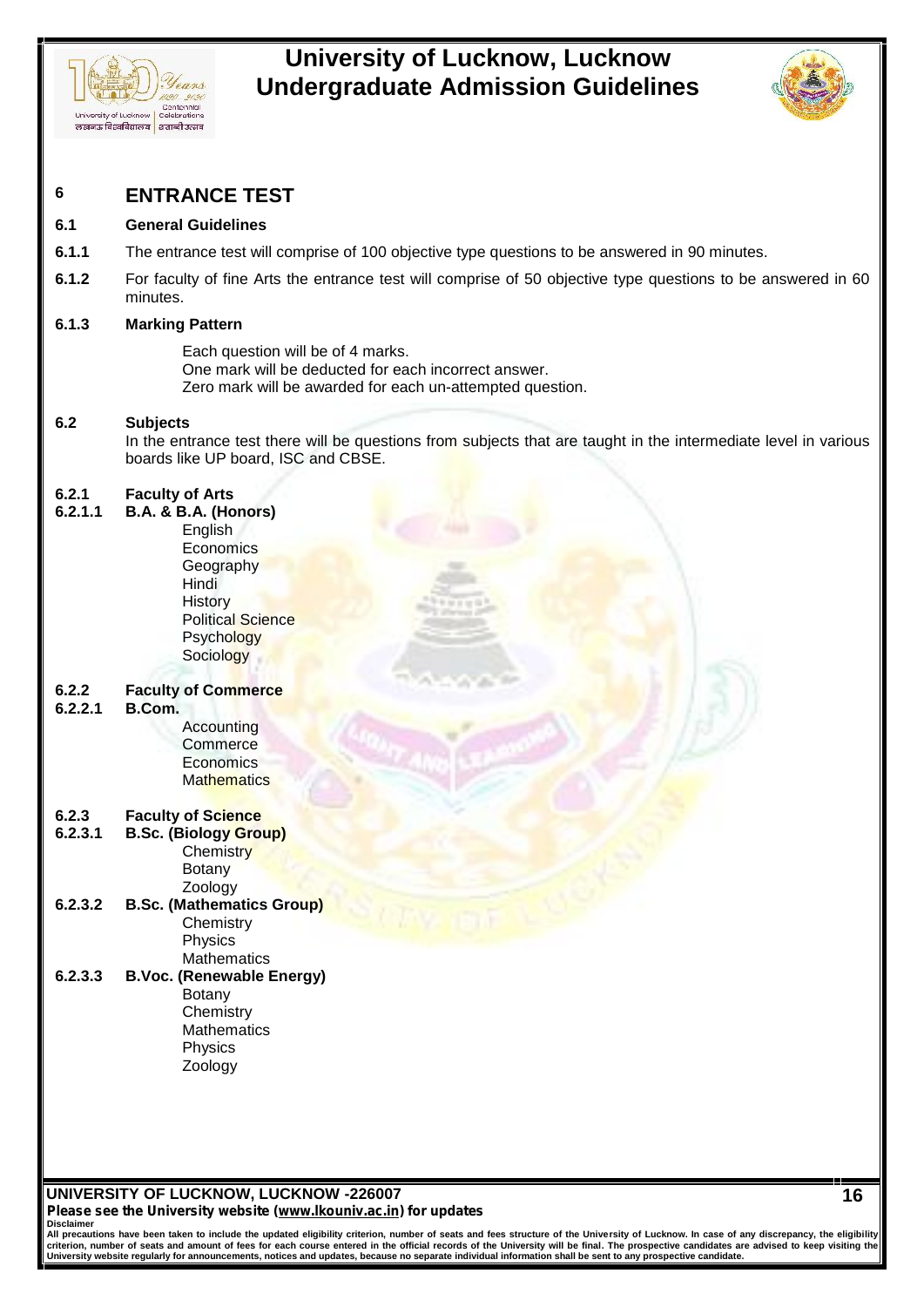



**6.2.3.4 BCA**

Comprehension Computer Science English General Knowledge Logical reasoning **Mathematics** Numerical Aptitude Physics

# **6.2.4 Faculty of Law**

**6.2.4.1 LL.B. (Integrated)** General Awareness Current Affairs Common Legal Knowledge Aptitude Mental Ability

### **6.2.5 Faculty of Fine Arts**

**6.2.5.1** The Entrance Test of the B.V.A./ B.F.A., all Diploma and Certificate courses will be based on practical and written examination. There will be three parts of the examination:-

> Written examination 50 objective type questions related with Art and general awareness. 200 Marks

> Object Drawing in pencil with light and shade 100 Marks 100 Marks Memor<mark>y drawing in pencil 100 Marks and the state of the state of the state of the state of the state of the state of the state of the state of the state of the state of the state of the state of the state of the state of </mark>

**UNIVERSITY OF LUCKNOW, LUCKNOW -226007** *Please see the University website (www.lkouniv.ac.in) for updates*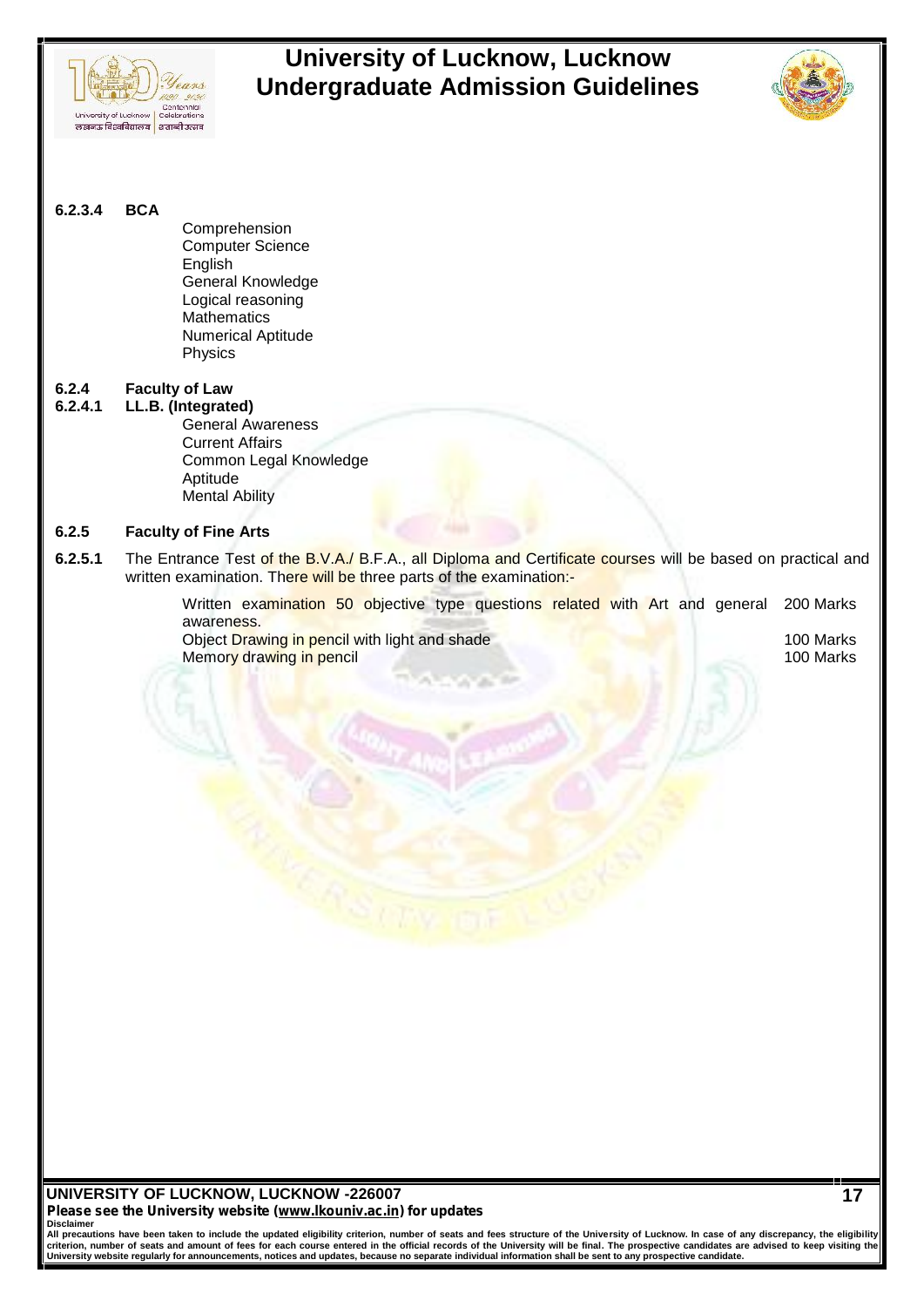



**18**

| 7        | <b>IMPORTANT DATES</b>                                                                                                                                                                                                      |                                                                                                                                                                                                      |  |  |
|----------|-----------------------------------------------------------------------------------------------------------------------------------------------------------------------------------------------------------------------------|------------------------------------------------------------------------------------------------------------------------------------------------------------------------------------------------------|--|--|
|          | <b>Event</b>                                                                                                                                                                                                                | <b>Date</b>                                                                                                                                                                                          |  |  |
|          | Online form submission starts                                                                                                                                                                                               | March 16, 2020                                                                                                                                                                                       |  |  |
|          | Last Date without late fee                                                                                                                                                                                                  | April 10, 2020                                                                                                                                                                                       |  |  |
|          | Last Date with late fee                                                                                                                                                                                                     | April 15, 2020                                                                                                                                                                                       |  |  |
|          | Tentative dates of Entrance Test                                                                                                                                                                                            | April 28, 2020 - May 8, 2020                                                                                                                                                                         |  |  |
|          | Counseling                                                                                                                                                                                                                  | May 28, 2020 onwards                                                                                                                                                                                 |  |  |
|          | Test Centers will be at Lucknow Only                                                                                                                                                                                        |                                                                                                                                                                                                      |  |  |
| 8<br>8.1 | <b>Tentative Entrance Test Schedule</b><br>The tentative schedule for the entrance test will be as follows<br>Date<br>May 1, 2020<br>May 2, 2020<br>May 4, 2020<br>May 5, 2020<br>May 6, 2020<br>May 7, 2020<br>May 8, 2020 | 12:00 Noon - 1:30 PM<br>B.Com./B.Com. (Hons)<br><b>B.Sc. Mathematics</b><br><b>B.A. &amp; B.A. (Honors)</b><br>LL.B. (Integrated)<br><b>B.Sc. Biology</b><br>B.Voc. (Renewable Energy)<br><b>BCA</b> |  |  |
|          | <b>Date</b>                                                                                                                                                                                                                 | $9:00$ AM $-$ 1:00 PM                                                                                                                                                                                |  |  |
|          | May 7, 2020                                                                                                                                                                                                                 | <b>BVA/BFA*</b>                                                                                                                                                                                      |  |  |
|          | May 8, 2020                                                                                                                                                                                                                 | Diploma in fine Arts*                                                                                                                                                                                |  |  |
|          |                                                                                                                                                                                                                             | * Includes all three parts of entrance test as given in 6.2.5.1. Each part is of 60 minute duration.                                                                                                 |  |  |

### **8.2 Counseling Procedure**

- 8.2.1 University of Lucknow will be adopting an Off Campus Online Counseling for the LL.B. (Integrated), B.Com., B.Sc. Biology, B.Sc. Mathematics, BCA and B.Voc. (Renewable Energy), B.A and B.A. (Hons) programs. Candidates have to register and submit choices after the result has been declared.
- **8.2.2** *The prospective candidates are advised to keep visiting the University website regularly for announcements, notices and updates, because no separate information shall be sent to any prospective candidate.*

**UNIVERSITY OF LUCKNOW, LUCKNOW -226007** *Please see the University website (www.lkouniv.ac.in) for updates* **Disclaimer**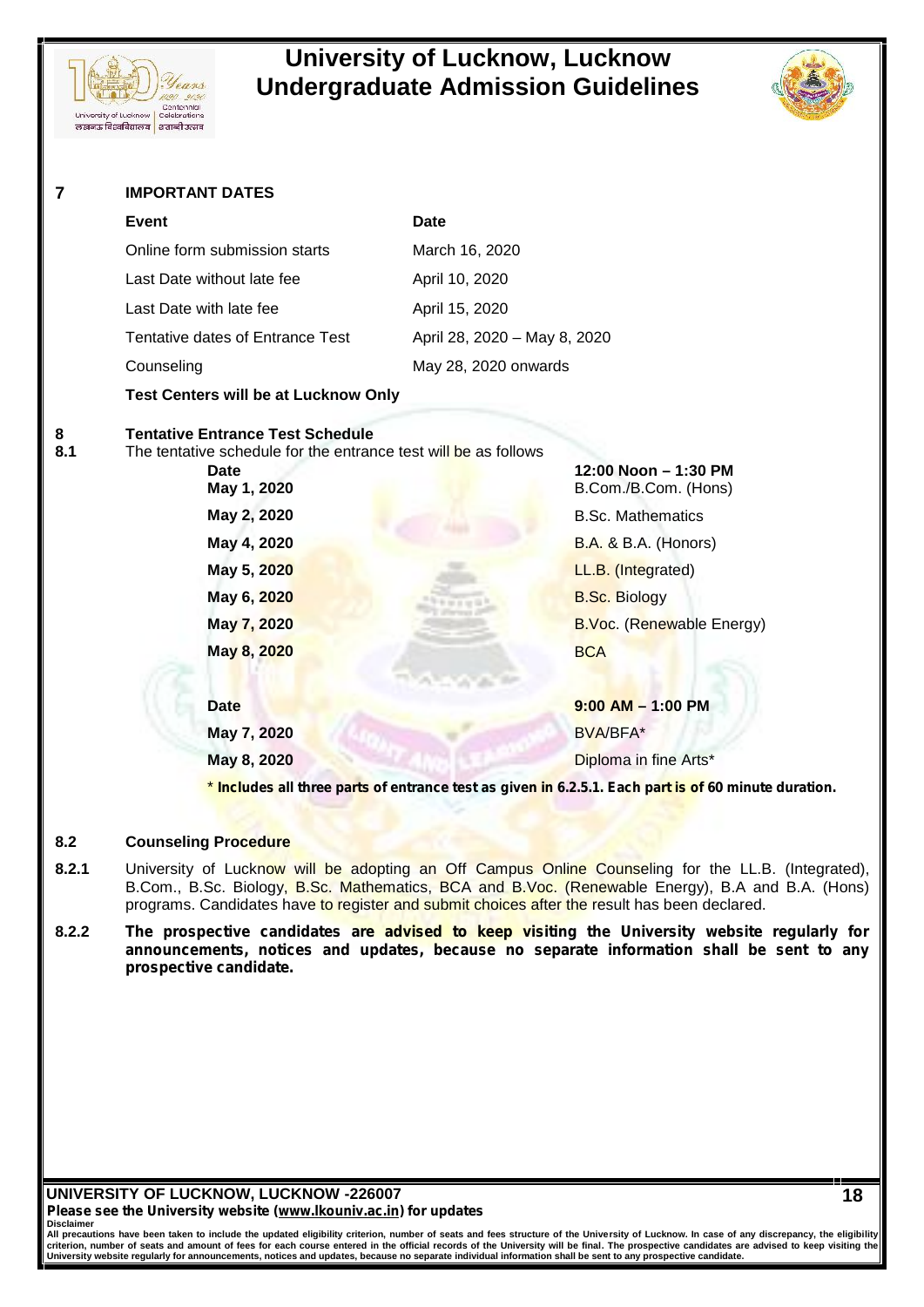

Disclaimer<br>All precautions have been taken to include the updated eligibility criterion, number of seats and fees structure of the University of Lucknow. In case of any discrepancy, the eligibility<br>criterion, number of sea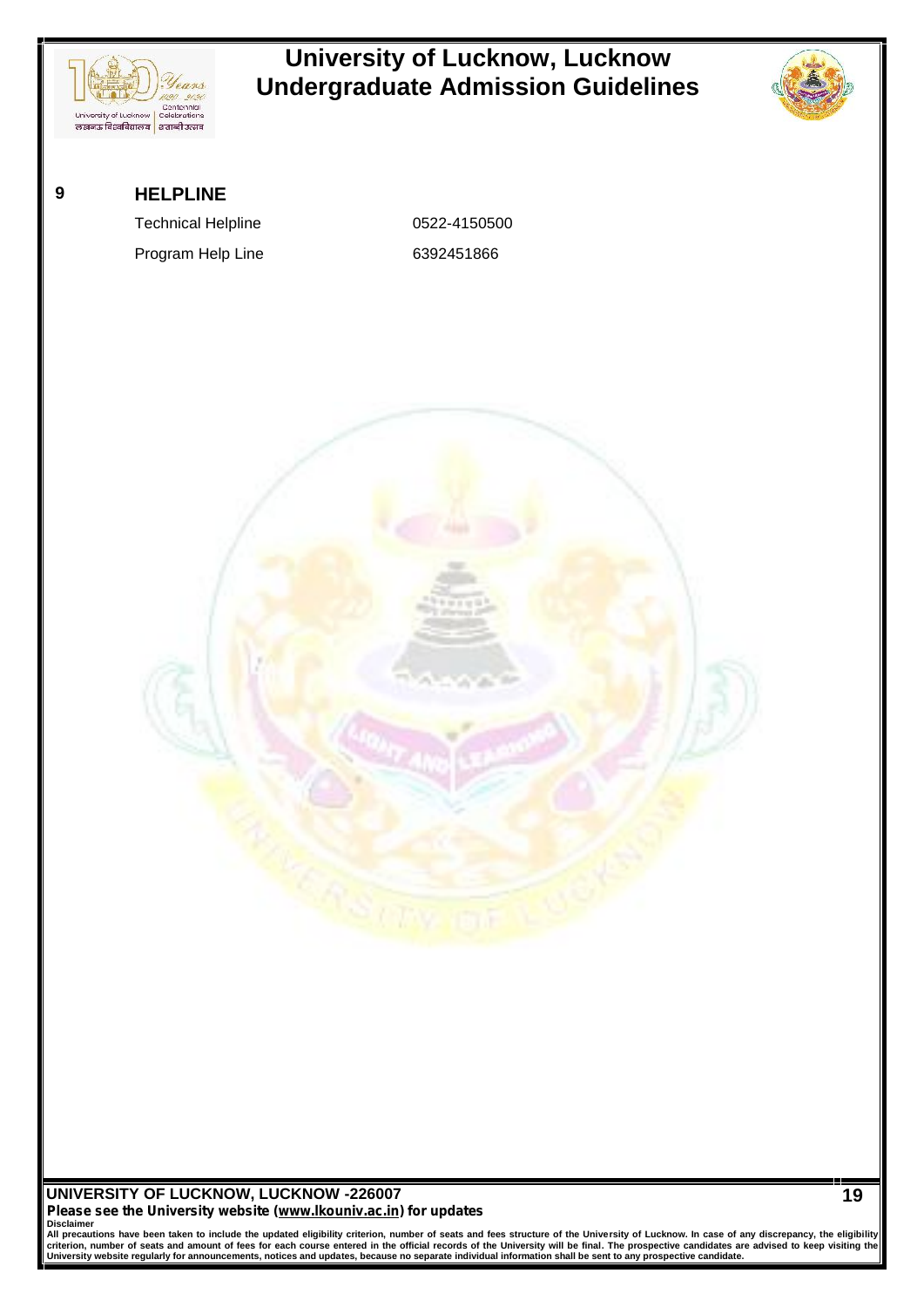



## **REQUIREMENTS FOR FORM SUBMISSION**

- **Valid Email ID**
- **Active Mobile Number**
	- o Mobile number should be with the applicant at the time of form filling
	- o All relevant information regarding admission would be sent to this mobile number.
- **Alternate Mobile Number** (Preferably of parent)
- **Scanned Photo** in JPEG format (Maximum upload size is 50 KB only)
- **Scanned Signature** in jpeg format (Maximum upload size is 50 KB only)
- **High School and Intermediate Mark sheet.**
	- o **It is the sole responsibility of the student to go through the prospectus and check his/ her eligibility at the time of application. We are not verifying the eligibility at the time of application. The eligibility will be verified by the University at the time of reporting.**
- **Photo ID proof** (for entering number)
	- Any one of the following for entering the number at the designated place in the online application form
		- Aadhar Card, Voter ID, Driving License, Passport.

# **Application Fee**<br>**Application Fee**

Rs. 800.00 (With late fee Rs. 1800.00)

 $\circ$  SC and ST Rs. 400.00 (With late fee Rs. 1400.00)

- **EWS Certificate**
	- o Applicants of the General category who want to claim the benefit of the EWS reservation have to upload the following documents during filling of online application forms
		- EWS certificate issued by the appropriate authority
		- Self declaration certificate

### **Caste certificate**

- $\circ$  The number of caste certificate issued by the competent authority will have to be entered for availing the benefit of reservation for OBC, SC and ST applicants. Validity of these certificates will be verified from the Government website.
- o Applicants of OBC Non Creamy Layer category would require the following certificates at the time of counseling
	- OBC Certificate issued on or after January 1, 2020.
	- If the OBC category certificate is issued after July 1, 2017 and before January 1, 2020, they will have to submit the income certificate issued on or after January 1, 2020 along with the category certificate. The OBC Non Creamy layer certificate issued before July 1, 2017 will not be considered.
- The scheduled caste, scheduled tribes and other backward class candidates originally belonging to Uttar Pradesh will be given the benefit of reservation. Scheduled castes, scheduled tribes and other backward class candidates of other states will be treated as general.

### **Income Certificate**

 $\circ$  Applicants will have to enter the number of these certificates at the time of filling of the form.

### **UNIVERSITY OF LUCKNOW, LUCKNOW -226007** *Please see the University website (www.lkouniv.ac.in) for updates* **Disclaimer**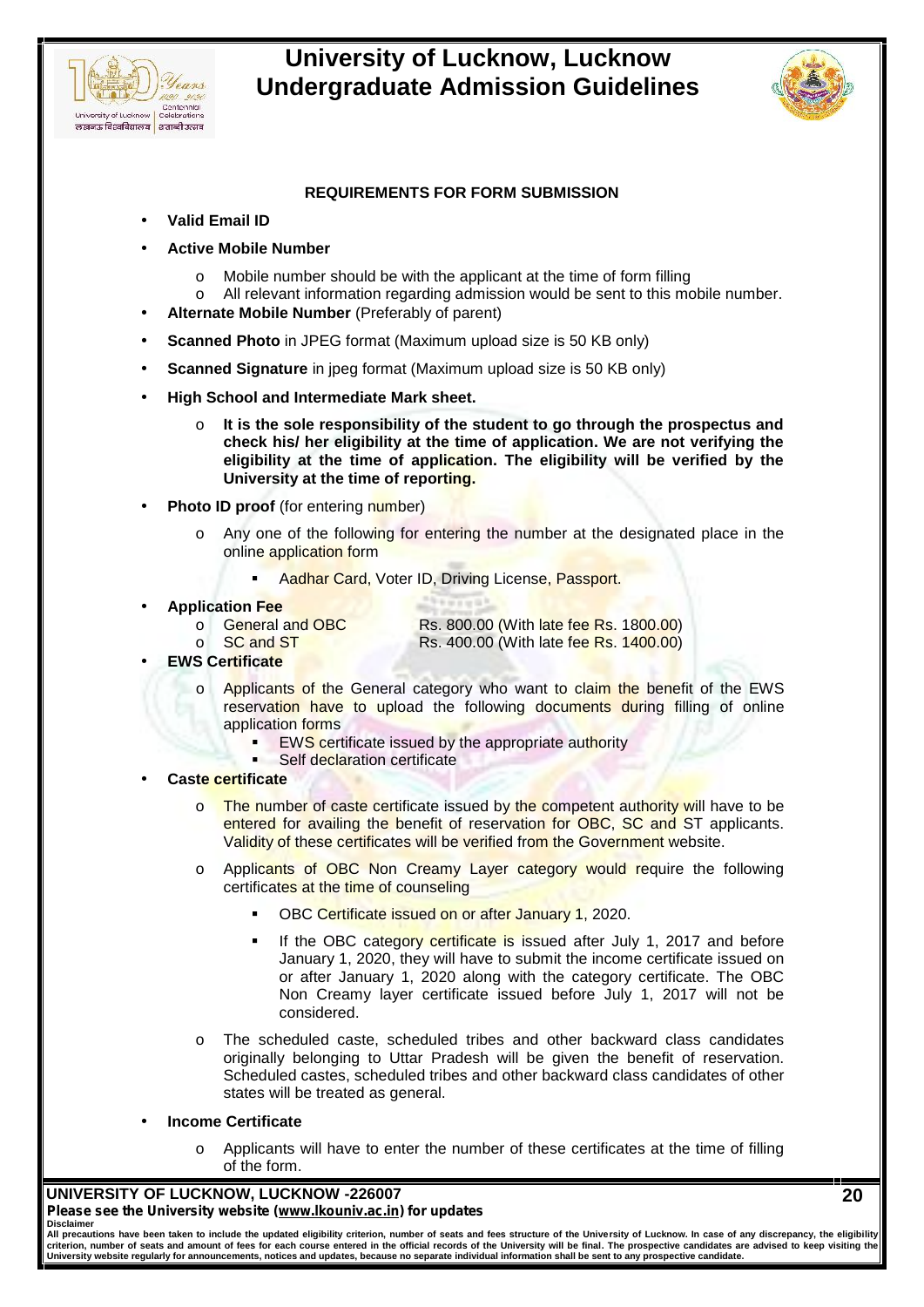



- o The Income certificate has to be issued on or after January 1, 2020 and will be verified through the Government website.
- o Certificates whose details are not available on this website will not be entertained.
- o The applicants who do not have a valid income certificate issued by competent authority will not be given benefit of zero fees at the time of admission.

### **FORM FILLING**

- During the form filling process the applicant can make the entries and save the information.
- If the applicant is unable to fill the form in one sitting or somehow the process is interrupted there is no need to register again. They can login using the credentials sent on their mobile numbers and continue the process.
- Applicants are advised to check all the data they have entered before submitting the application fee. If there is some error they can edit it or start the entire process again. Once they have submitted the application fee the data submitted in the registration page cannot be edited under any circumstances.
- **Step 1 Registration**
	- $\circ$  Applicants have to fill the relevant details in the form. These fields cannot be edited later.
	- o Applicants will receive their login details in the mobile number and email ID provided at the time of registration.
- **Step 2 Personal Details**
	- o Applicants have to enter their personal details
- **Step 3 Educational Qualifications**
	- o **Applicants have to fill their educational qualifications.** 
		- **Enter the marks of all the subjects mentioned in the mark sheets**
	- o Those applicants who have appeared for their Class 12 examination in 2020 have to fill in the name of the examination board and roll number now. All such applicants have to login and fill their marks obtained in the Class 12 examination before appearing for counseling.
- **Step 4 Upload photo and signature**
	- o Applicants have to upload their photo and scanned signature.
- **Step 5 Preview**
	- o Applicants can preview all the entries made at this point. If there is some error they can edit it or start the entire process again. Once they have submitted the application fee the data submitted in the registration page cannot be edited under any circumstances.

### **Step 6 Application Fee**

- $\circ$  If all the entries in the application form are correct the applicant can submit the form and proceed for payment of the application fees.
- o Form fees can be submitted by any of the following ways
	- Credit Card, Debit Card, Net Banking
- **Step 7 Print Application form**
	- o Applicants can print their complete application form and fee receipt to complete the application process.
	- o Applicants have to retain a printout of their application form which will be needed later on.
	- o **Applicants do not have to send the print out of the application form to the University.**

### **Data Editing**

 Restricted data can be edited by the candidate by logging into the admission website using the credentials sent to their email and registered mobile number.

### **UNIVERSITY OF LUCKNOW, LUCKNOW -226007** *Please see the University website (www.lkouniv.ac.in) for updates* **Disclaimer**